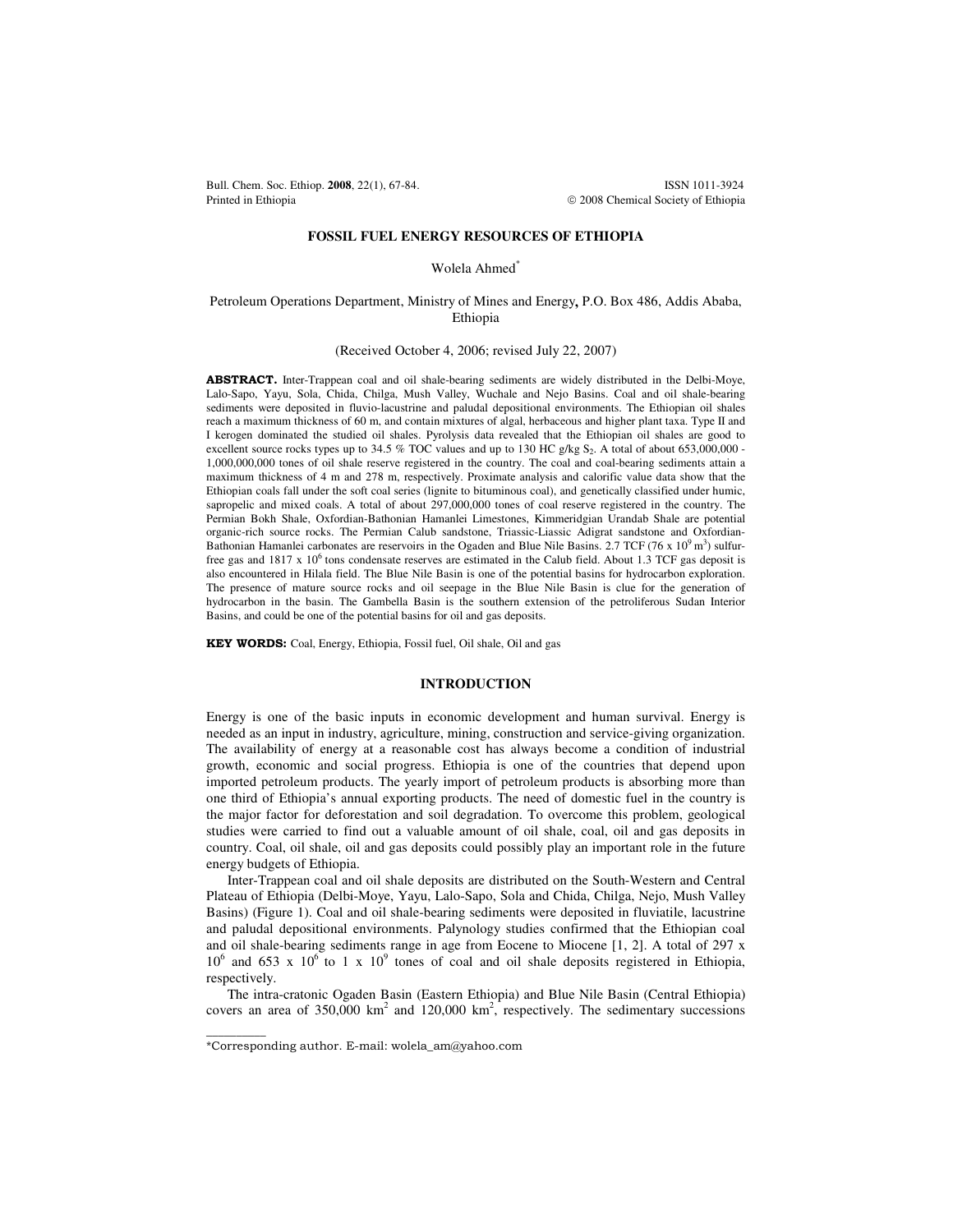reach up to 10,000 m and 3000 m in the Ogaden and Blue Nile Basins, respectively. The Permian Bokh Shale, Bathonian-Oxfordian Hamanlei Limestones, Kimmerdigian Urandab Shale are potential organic-rich source rocks. The Permian Calub sandstone, Triassic-Liassic Adigrat sandstone and Hamanlei carbonates are potential reservoirs in the Ogaden and Blue Nile Basins. Oil and gas have been encountered in a number of drilled boreholes in the Ogaden Basin. The gas and condensate deposits in the Calub field are estimated to be 2.7 TCF and 1817 x  $10<sup>6</sup>$ tones, respectively. In Hilala field, the gas and oil deposits are estimated to be about 1.3 TCF and  $2.4 \times 10^6$  barrels oil, respectively.

The Blue Nile Basin is one of the potential basins for hydrocarbon exploration. The Blue Nile Basin is the northern most failed arm of the Karroo rift system. The Blue Nile and Ogaden Basins have similar geological setting, lithological association and structural frameworks. The presence of mature source rocks and oil seepage in the northern part of the Blue Nile Basin are clue for the generation of hydrocarbon in the basin. The Gambella Basin is the southern extension of the Sudan Interior Basins, and could be one of the potential basins for oil and gas deposits.



Figure 1. Location map of studied areas.

Bull. Chem. Soc. Ethiop. 2008, 22(1)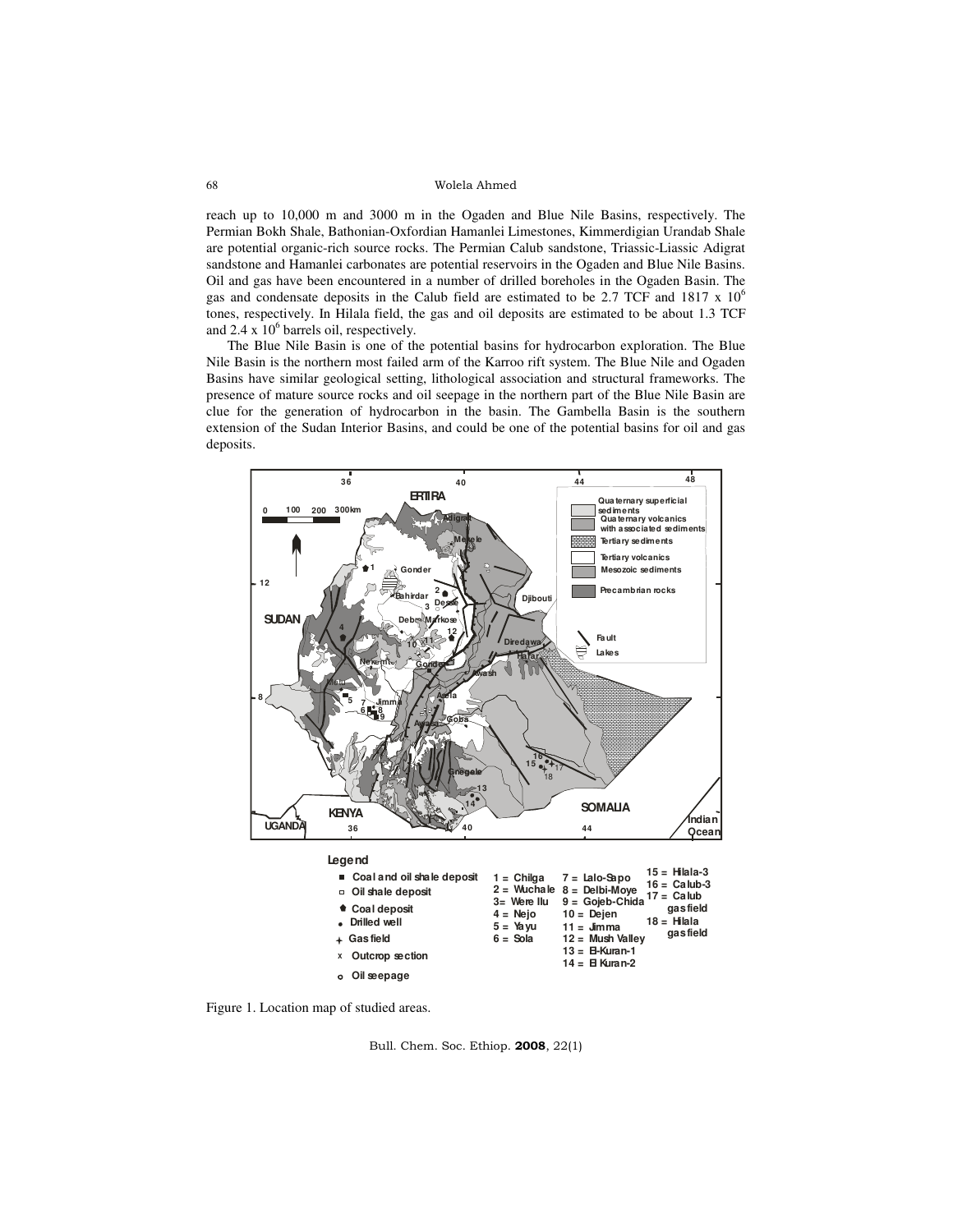The main purpose of this study is to highlight Ethiopian coal, oil shale, oil and gas deposits. The paper briefly discusses the geological setting, sedimentation and chemical characteristics of the Ethiopian coal, oil shale, oil and gas deposits. The geology of each deposit is discussed separately. Proximate analysis, Rock Eval (pyrolysis), reflectance microscope and scanning electron microscope studies were carried out to determine the characteristics of the Ethiopian coal, oil shales, oil and gas deposits.

# **EXPERIMENTAL**

Representative outcrop and core samples were collected from Delbi-Moye, Lalo-Sapo, Sola, Chida, Yayu, Mush Valley, Nejo, Wuchale, Ogaden and Blue Nile Basins for different analyses. Samples were cleaned in an ultrasonic water bath to avoid recent weathering. The Rock Eval II plus TOC (from Delsi, Inc.) determines total organic content (TOC) by summing the carbon in the pyrolyzate with that obtained by oxidizing the residual organic matter at 600 °C [3]. 4.07 -107.8 mg of crushed organic-rich samples were placed in a crucible and pyrolyzed at 300 °C for 3 min, followed by programmed pyrolysis at a rate of 25 °C/min to an optimum temperature of 600 °C in helium atmosphere. Simultaneously, the crucible, which had been in the pyrolysis oven was moved to the oxidation oven. Pyrolysis takes place in three stages, at early stage free gaseous  $(S_1)$ , liquid hydrocarbon, which is released by the thermal breakdown of kerogen appears as liquid hydrocarbon  $(S_2)$  peak between 300-550 °C, and carbon dioxide  $(S_3)$  held in the organic-rich samples are volatized and detected by means of a flame ionization detector (FID). The temperature at which the maximum amount of  $S_2$  hydrocarbon is generated is called temperature maximum  $(T_{\text{max}})$ . The hydrogen index (HI) corresponds to the quantity pyrolyzable organic compound or hydrocarbon from  $S_2$  relative to total organic carbon [3]. The oxygen index (OI) corresponds to the quantity of carbon dioxide from  $S_3$  relative to total organic carbon [3].

Polished sections mounted on polystyrene resin were studied under ordinary and fluorescence-mode to determine the degree of maturation. A Nicrphot-Fxa reflectance microscope, attached to Fiber optic light source, light collecting Pi, monochromatic filter, lenses (10x, 20x, 40x, 60x), and oil immersion reflectance index 1.56 were used. Data were processed by a reflectance software developed by the Queen's University of Belfast [4].

Proximate analysis was performed on 1 mg of coal sample using Fisher Model-490 Coal Analyser to determine moisture, volatile, ash and fixed carbon. The gross calorific value of the coal samples was determined according to ASTM method, by burning a 0.5-1.19 mg coal sample in oxygen in a calibrated Parr adiabatic bomb calorimeter. The gross calorific value of the coal was computed from temperature observation made before, during and after combustion.

Gold-coated organic-rich chip samples were used for scanning electron microscope studies. A JEOL 6400 scanning electron microscope equipped with EDX system with an accelerating voltage of 10-15 kV were used to study the composition and distribution of authigenic minerals.

Pyrolysis and reflectance measurement of oil shale deposits in the Delbi-Moye, Chida, Lalo-Sapo and Yayu Basins were done by Chemical Laboratory, Ethiopian Geological Surveys, Geofluid Laboratory, Queen's University of Belfast, UK. Proximate analysis and calorific values of coal deposits in different basins were made by Chemical Laboratory, Ethiopian Geological Surveys, Department of Chemical Engineering Department, Addis Ababa University, Crude Oil Institute of Korea. Pyrolysis of the Ogaden and Blue Nile Basins were done by Chemical and Geofluid Laboratory, Queen's University of Belfast.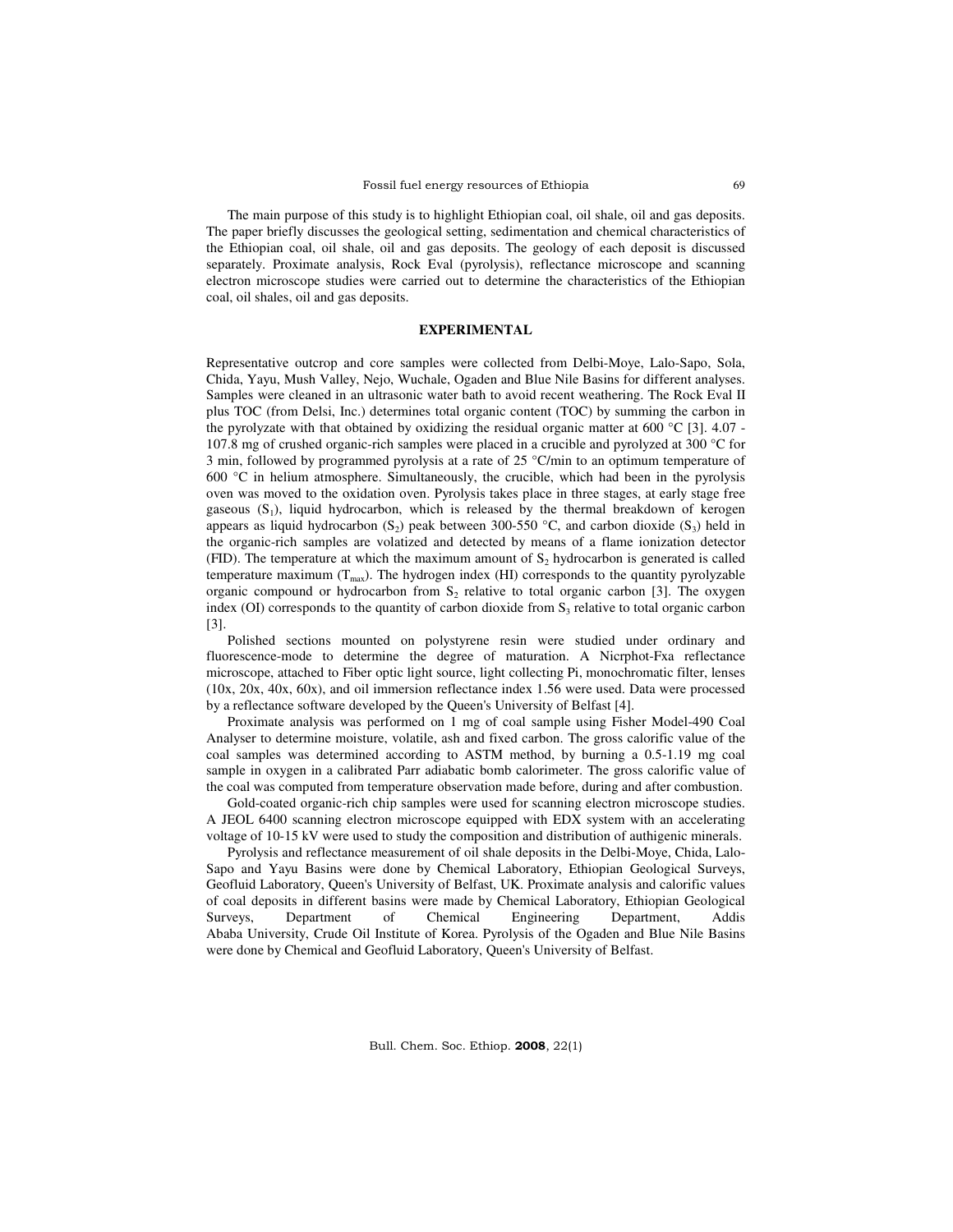*Oil shale and coal deposits on the South-Western plateau of Ethiopia* 

# *Delbi-Moye Basin*

The studied area is situated  $7^{\circ}$  21' 49" -  $7^{\circ}$  24' 31" N and 36 $^{\circ}$  50' 21"-36 $^{\circ}$  52' 54" E latitude and longitude, respectively (Figure 1). Delbi is 390 km west of Addis Ababa, and 48 km south of Jimma. The basin is found between 2060 and 2240 meters above sea level. A total of 25 boreholes were drilled in the Delbi-Moye Basin.

The sediments were deposited in NNW-SSE trending graben. The basin fill consists of the lower basalt, lower sedimentary formation, middle basalt, upper sedimentary formation, upper basalt and acidic to intermediate volcanics [1, 5, 6]. The lower sedimentary formation is deposited unconformably on a basaltic substratum, which is dated to be 31 Ma [7]. The lower sedimentary formation is characterized by five major sedimentary facies (lower mudstone, lower oil shale, upper mudstone, upper oil shale and coal-bearing-sediments), and defining by three major sedimentary cycles. The marginal faults favoured the accumulation of alluvial fan sandy conglomerates and sandstones. The depocenter of the lacustrine sedimentation is dominated by fine-grained clastic and organogenic sediments; whereas the marginal areas of the basin are dominated by coarser-clastic sediments. Fining up trend, high suspension-load/bed-load ratio, well-developed cyclicity and palaeosol features indicates meandering river sedimentation. The channel lag deposits, flat beds, massive beds and parallel laminated heterolithic facies indicate high-flow regime sedimentation; whilst planar cross-beds and trough cross-beds reflect lowflow regime sedimentation. The lacustrine sedimentation in the Delbi-Moye Basin is characterized by offshore lacustrine at the depocenter and shoreline lacustrine deposition at the marginal areas of the basin [1, 2]. Spores and pollen studies confirmed the age of the sediment to be Eocene-Miocene [2].

*Oil shale deposit in the Delbi-Moye Basin.* Two oil shale horizons are identified in the lower sedimentary formation. The lower oil shale facies is characterized by a dark brown-brownish colour, massive to fissile structure. It reaches a maximum thickness of 60 m at the depocenter of the basin. The lower and upper oil shale horizons are separated by 5-30 m thick mudstone facies.

The upper oil shale facies exhibited well-developed fissility, and reaches a maximum thickness of 20 m in the central part of the basin. The oil shale seams changes to finer clastic sediments towards the western marginal areas of the basin. Subsurface drilling data allow to estimate the presence of about 120,000,000 tones of oil shale deposits in the Delbi-Moye Basin [1, 5, 6].

*Coal deposit in the Delbi-Moye Basin.* The coal seams and coal-bearing sediments reach a maximum thickness 2.2 m and 278 m, respectively. The coal seams are characterized by brownish to black, compacted to earthy appearance with conchoidal, massive and prismatic fractures. The coal seams in the Moye area are dominated by humic coal (vitrain, clarian and rarely fusian lithotypes), whereas the Delbi coal is dominated by sapropelic coal (boghead and rarely cannel lithotypes). Subsurface drilling data allow to estimate the presence of about 60,000,000 tones of coal deposits in the Delbi-Moye Basin [1, 5, 6].

### *Yayu Basin*

The Yayu Basin is situated 8° 22' 00'' - 8° 24' 00'' N and 35° 36' 21''-36° 01' 12'' E latitude and longitude, respectively (Figure 1). Yayu is 564 km from Addis Ababa along Jimma-Bedle-Gambella road or 500 km along Nekemte-Bedle-Gambella road. The basin is found between 1300 and 1700 m above sea level. A total of 100 boreholes were drilled in the Yayu Basin.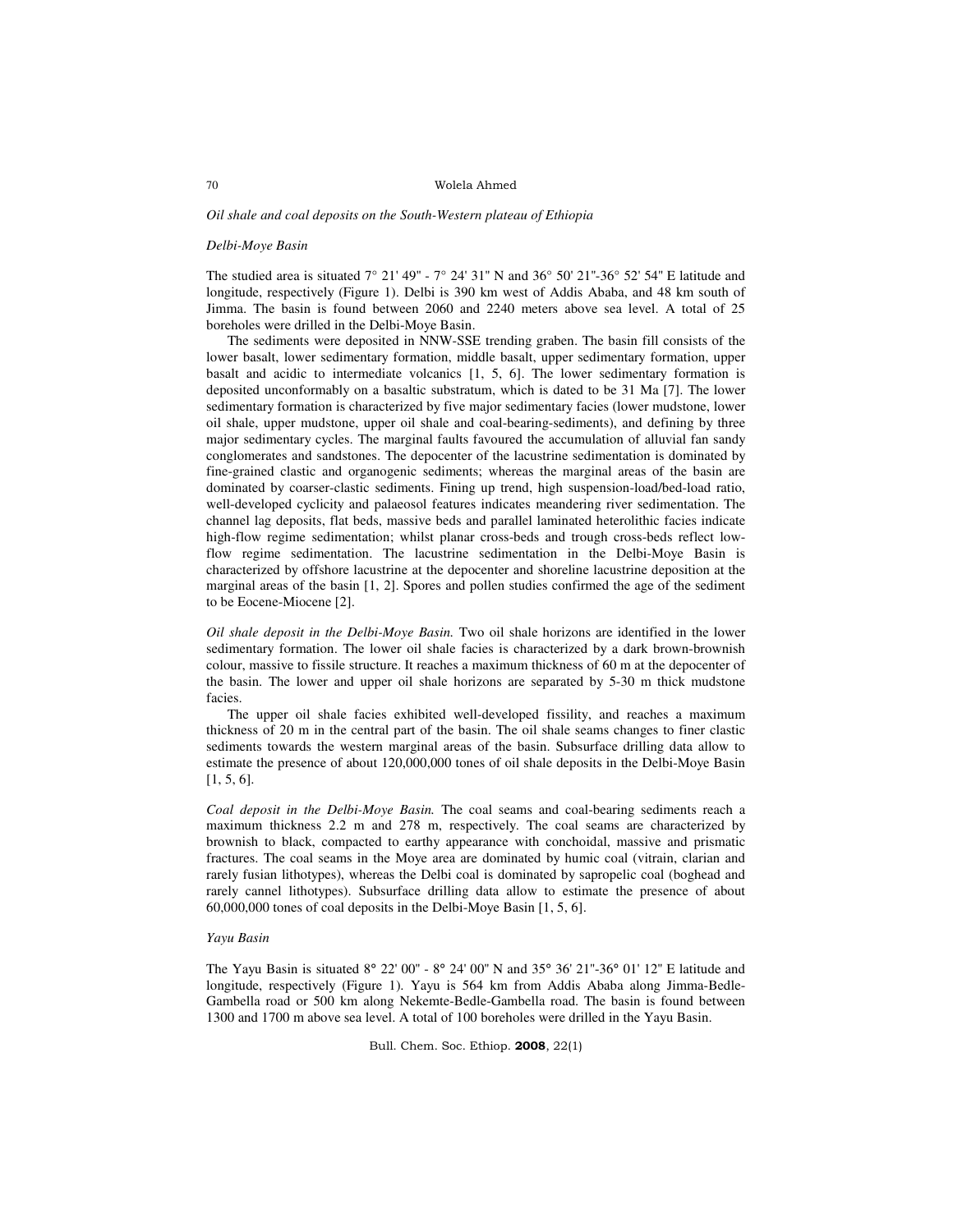The basin consists of Precambrian basement rocks, lower basalt, sedimentary rocks, upper basalt and quaternary sediments [8-10]. The sedimentary formation in the basin was deposited unconformably either on the Precambrian basement rocks or on the lower basalt. The sediments consist of terrigenous sediments (gravelly sandstone, sandstone, siltstone and mudstone), organogenic sediments (carbonaceous shale, oil shale and coal seams), and volcanogenic sediments. The sedimentation in the basin is characterized by fluviatile and lacustrine depositional environments [10]. Sedimentation in the Yayu Basin commenced with the deposition of the lower sandstone facies in fluviatile depositional environments. Tectonic activities possibly created the development of tectonic lakes. The extensive distribution of the lower oil shale facies indicated the extensive lake development in the basin. The lacustrine depositional environment terminated, possibly by siltation, and a meandering fluviatile environment conditions restored in the basin. The flood plains became good sites for the development of lakes and swamp area, which were favourable conditions for the deposition of coal seams. After meandering sedimentation the lacustrine environment once more was established in the basin for the sedimentation of the upper oil shale facies. The lacustrine depositional environment ceased by siltation, and fluviatile condition restored once more in the basin for the sedimentation of upper sandstone facies. Palynological studies confirmed the age of these sediments to be Oligocene-Miocene.

*Oil shale deposit in the Yayu Basin.* Two oil shale horizons are identified in the sedimentary successions. The lower and upper oil shale facies are widely distributed through out the basin [8-10]. The thickest oil shales are found in the eastern part of the basin. The lower oil shale facies is characterized by a brown-brown grey colour, a massive to fissile structure. The facies reaches a maximum thickness of 15 m. The lower and upper oil shale facies are separated by 5 - 30 m thick beds of mudstones, siltstones and fine-grained sandstones. The upper oil shale facies is characterized by a dark brown-brownish colour, and a massive to fissile structures. The upper oil shale seam attains a maximum thickness of 30 m. A total of 500, 000,000 to 1,000,000,000 tones of oil shale deposits is estimated in the Yayu Basin.

*Coal deposits in the Yayu Basin.* Ten humic coal seams are interbedded in the middle sedimentary succession, and laterally traceable through out the basin. The coal seams attain a maximum thickness of 4 m. The middle sedimentary succession contains the main coal seams. The coal seams are encountered in most drilled boreholes. The coal-bearing sediments are deposited during stable tectonic, in the fluvio-lacustrine and paludal depositional environments. A total of 200,000,000 tones of coal deposits estimated in the Yayu Basin.

# *Coal and oil shale deposits in Lalo-Sapo Basin*

The basin is situated  $7^{\circ}$  27'-7°30' N and 36° 45'-36° 50' E latitude and longitude, respectively (Figure 1). The area consists of Trap volcanics and sedimentary rocks. The coal and oil shalebearing sediments un-conformably lie on a basaltic substratum. The sedimentary formation is mainly composed of sandstones, siltstones, mudstones, carbonaceous shales, oil shale and coal seams. The alternating beds of sandstones and siltstones deposited in fluviatile environment, whereas the coal and oil shale-bearing sediments (coal seams, oil shale seams and carbonaceous claystones and carbonaceous shales) were deposited in lacustrine depositional environments [1]. The coal and oil shale sediments are distributed in four tectonic blocks separated by NNW-SSE fault system.

The oil shale-bearing sediments are deposited on the downthrown blocks, and vary in thickness from 40 to 60 m. The oil shale seams reach a maximum thickness of 15 m. Based on pits, trench and deeply cut stream sections, about 15-25,000,000 tones of oil shale reserves are estimated in the Lalo-Sapo Basin.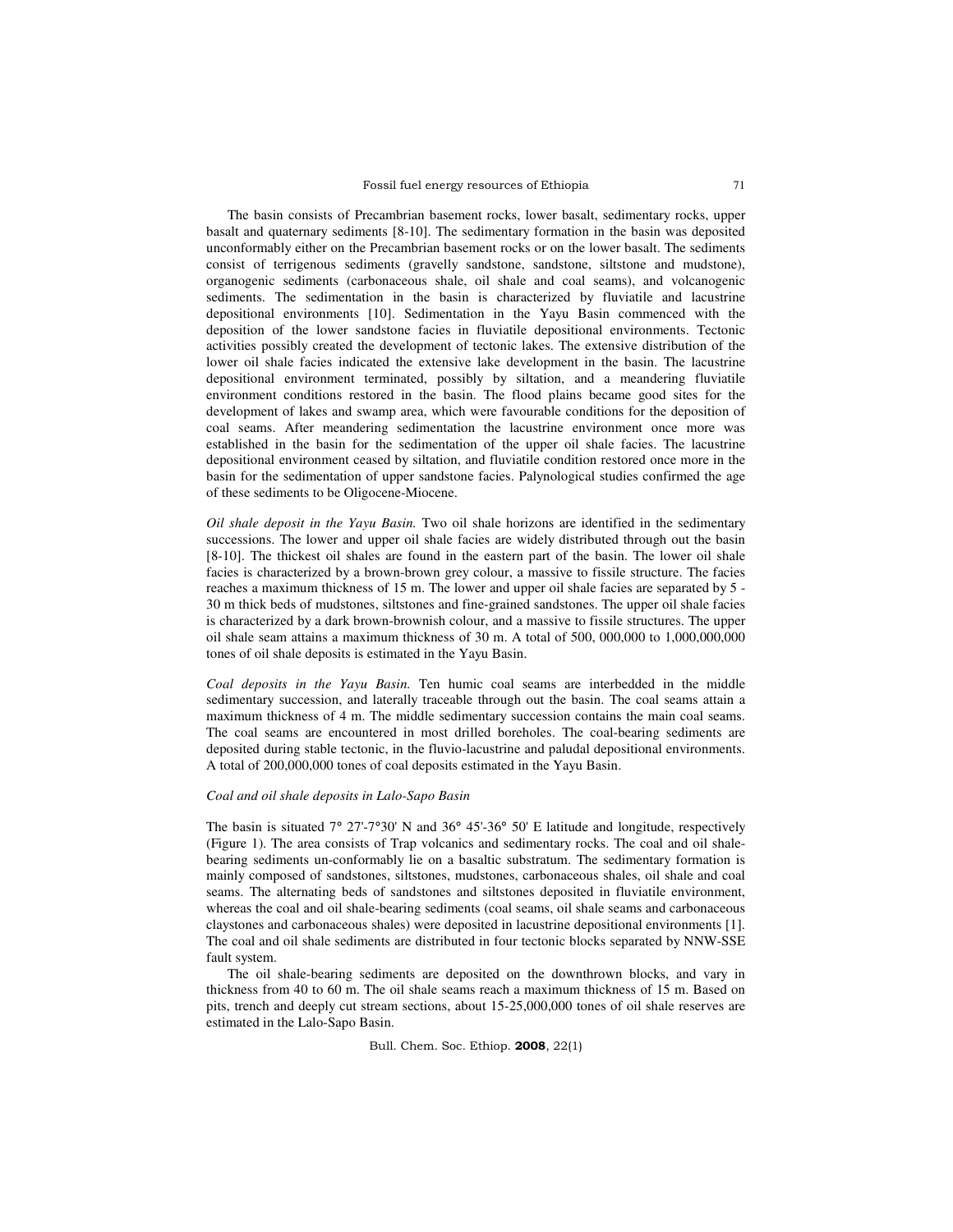The coal seams reach a maximum thickness of 2 m. The sapropelic coal seams are characterized by a brownish to black, with massive and prismatic fractures. Based on pits, trench and deeply cut stream sections, about 7,500,000 tones of coal reserve is estimated in the Lalo-Sapo Basin.

# *Coal and oil shale deposits in Gojeb-Chida Basin*

The basin is situated  $7^{\circ}$  10'-7°19' N and  $36^{\circ}$  45'-36° 53' E latitude and longitude, respectively (Figure 1). The basin is located 80 km south of Jimma City. The development of the Chida Basin is related to the NNW-SSE trending fault system. The basin consists of Trap volcanics and sedimentary rocks. Sedimentation took place on a basaltic substratum, and is overlain by younger volcanics. The sediments are mainly composed of terrigeneous, biogenic and volcanogenic sediments [1, 11, 12]. Sedimentation in the basin is characterized by fluviolacustrine depositional environments [1, 11, 12]. The coarser clastics (conglomerates, sandy conglomerate and sandstones were deposited in fluviatile environment, whereas the fine terrigeneous clastics and biogenic deposits were deposited in lacustrine environments. Volcanogenic beds (tuff) intebedded in the lacustrine sediments, indicating contemporaneous volcanic activities during sedimentation.

7 m thick a black-brown, highly fissile oil shale was encountered in the Chida Basin [1, 5, 12]. Pollen and spores studies confirmed the age of the oil shale-bearing sediments to be Eocene-Miocene [1]. Based on pits, trenches and stream sections, about 3-5,000,000 tons oil shale reserve is estimated in the Chida Basin.

The coal-bearing sediments and coal seams attain a maximum thickness of 60 m and 2.5 m, respectively. The coal-bearing sediments cover about  $4 \text{ km}^2$ . 9,500,000 tones of lignite to subbituminous B coal reserve are estimated in the Chida Basin [12].

# *Oil shale deposit in Sola area*

Sola is located 60 km SW of Jimma City (Figure 1). The sedimentary formation in the Sola area is mainly composed of claystones, carbonaceous shales, oil shale seams and tuffaceous sandstones. The sediments are characterized by fluvatile and lacustrine depositional environments [13, 14]. The oil shale seam in the area is exposed at elevation 2290 m, and reaches a thickness of 8 m. Based on pits and deeply cut stream sections, 2,000,000 tones of oil shale reserve is estimated in the Sola area.

# *Coal deposit in Nejo Basin*

The basin is situated  $9^{\circ}$  29'-9° 31' N and 35° 20'-35° 29' E latitude and longitude, respectively (Figure 1). Nejo is located 190 km west of the town of Nekemte. The basin is found between 1700 and 1950 m above sea level. The area consists of Precambrian basement rocks, Tertiary sediments and Tertiary volcanics [15, 16]. The coal-bearing sediments were deposited unconformably on Precambrian basement rocks and capped by Trap volcanics. The NW-SE trending fault systems divided the basin into eastern and western blocks. The coal-bearing sediments and coal beds attain a maximum thickness of 15 m and 1.75 m, respectively [15, 16]. The coal-bearing sediments were deposited in lacustrine environments. The depocenter of the lake were dominated by organogenic sediments (coal seams, carbonaceous sediments and carbonaceous shales), whereas the marginal areas of the lake were dominated by fine-grained clastic sediments, indicating fluviatile sedimentation fed by rivers into the lake [1]. Palynological studies revealed the Nejo coal-bearing sediments to Middle Eocene to Oligocene in age [15]. The total reserves coal in the Nejo area is estimated to be 3 million tones [17].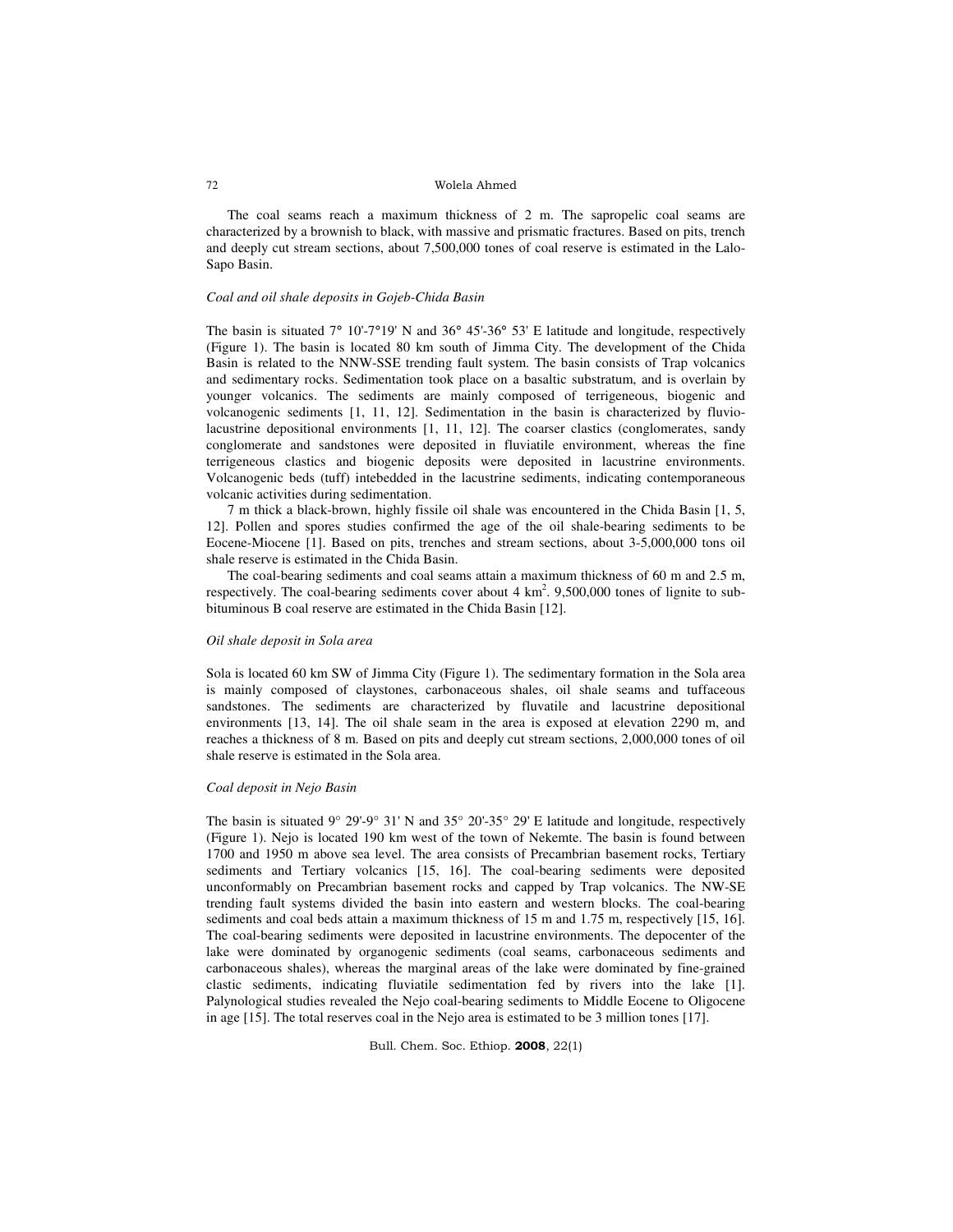*Coal deposits on the North-Western plateau of Ethiopia* 

# *Chilga Basin*

The basin is situated  $12^{\circ} 25'$ -12° 38' N and  $37^{\circ} 03'$ -37° 11'E latitude and longitude, respectively (Figure 1). Chilga is located 52 km southwest of Gonder. The basin is found between 1900 and 2100 m above sea level. 12 boreholes were drilled in the central part of the basin.

The Inter-Trapean coal-bearing sediments were deposited in a small NNE-SSW trending graben, within the main Tana Graben [18]. The area consists of Trap volcanic and sedimentary rocks. The coal-bearing sediments deposited on basaltic substratum dated to be 29-31 Ma [19] and overlain by  $8 \pm 1.2$  Ma dated upper basalt [19, 20].

The coal-bearing sedimentary succession consists of coals, carbonaceous shales, claystones, siltstones, fine to medium-grained sandstones. The coal-bearing sediments were deposited in lacustrine and swampy depositional environments, and reach a maximum thickness of 78 m at the depocenter of the basin [1]. The thickness of the coal seams in the Chilga Basin ranges from 0.2 to 1.25 m. The fine-grained fluviatile sandstones were enclosed by meandering flood-plain fines (siltstones, silty claystones and mudstones), and shows well-developed cyclicity with fining upward trend. The silty clay unit is highly bioturbated, possibly indicating postdepositional modification. The coal seams and carbonaceous sediments are indicator of euxinic deep lacustrine environment. Palynological studies confirmed the age of the coal-bearing sediments to be 27-28.5 Ma [19]. The Chilga coal reserve is estimated to be 19, 700, 000 tones [18].

# *Coal deposit on the central plateau of Ethiopia*

#### *Mush valley*

Mush Valley is situated 159 km northeast of Addis Ababa along Addis Ababa-Dessie road. The area is found between 2600-2800 m above sea level. The Inter-Trappean coal-bearing lacustrine sediments predominantly composed of sandstones, siltstones, carbonaceous shales and coal seams. The succession in the Mush Valley lies on the Miocene-Pliocene basaltic substrutum [21]. Two coal seams are interbedded at different levels in the coal-bearing sediments. The lower and upper coal seams attain a thickness of 1.75 m and 1.0 m, respectively. The total reserve is estimated to be 1 million tones.

#### *Wuchale area*

Wuchale is 62 km from Dessie along Addis Ababa-Mekele road. The area is found between 2067 and 3560 m above sea level. The coal-bearing sedimentary succession is deposited on a basaltic substrutum of Ashangi Trap series [22]. The fluvio-lacustrine coal bearing sediments consists of arenaceous, argillaceous, carbonaceous shales, coal and oil shale seams. The coal seams exposed on the southern flanks of Titito River. Two lignite seams are interbedded within 25 m thick coal-bearing sediments. The total reserve is estimated to be 3.3 million tones [17].

### *Chemical characteristics of Ethiopian oil shales*

Scanning electron microscope (SEM) studies revealed the studied oil shales consists of variable mixtures of derital siliciclastic grains, plant remains, algal bodies, crystals of quartz and pyrite, authigenic clay minerals (smectite, kaolinite and chlorite). The Ethiopian oil shales are classified as Type II, I and rarely Type III kerogen. Type-II and I are consistent with the observation of abundant resinite; whereas the oil shales plot as Type-III kerogen indicated low resinite content [23].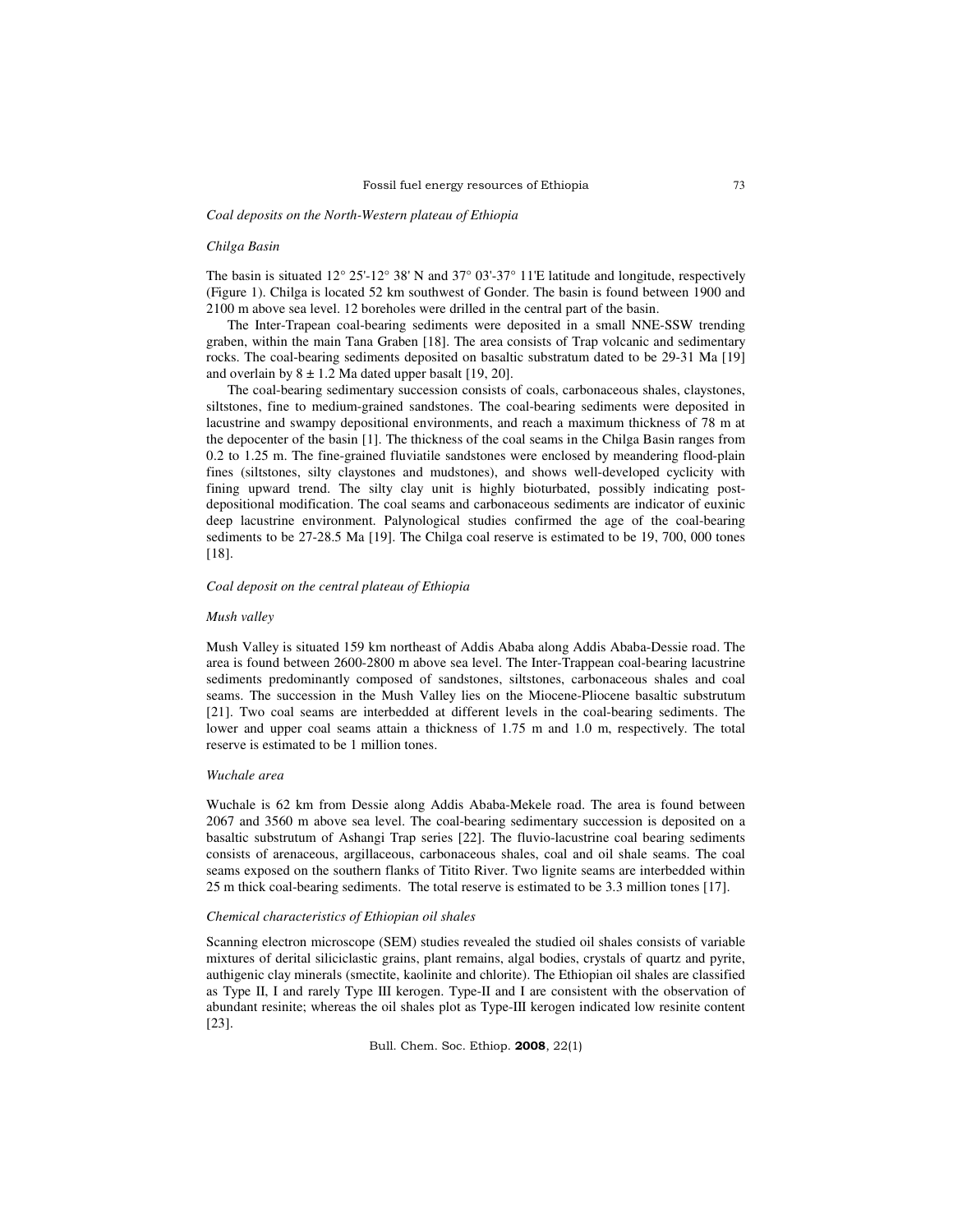The total organic content (TOC) values of the studied oil shales range from 5 to 34.5 % (Table 1), and are excellent source rocks  $[3, 23, 24]$ . TOC values within the limit of 0-0.5 % are considered to be poor source rocks, whilst sediments with  $0.5\n-1$  % TOC values are classified as marginal in source rock quality, and sediments  $> 1\%$  TOC are considered to be good source rock quality [3]. The studied oil shales are rich in organic content, and are immature to early mature stage for hydrocarbon generation.

Table 1. Pyrolysis results, reflectance and reserves of oil shale deposits in Delbi-Moye, Chida, Lalo-Sapo and Yayu Basins.

| Basin   | Locality           | Depth in<br>meter | $S_1$ in<br>HC<br>kg/t | $S_2$ in<br>HC<br>kg/t | $S_3$ in C<br>kg/t | $T_{\text{max}}$ in<br>$^{\circ}C$ | TOC in<br>$(\%)$ | HI in<br>mgHC/<br>$g_{org}$ | OI in<br>mg<br>CO <sub>2</sub> /g | Reflect-<br>ance in<br>$\%$ | Reserve<br>in tones     |
|---------|--------------------|-------------------|------------------------|------------------------|--------------------|------------------------------------|------------------|-----------------------------|-----------------------------------|-----------------------------|-------------------------|
| Eastern | Legamese<br>Stream | Outcrop           | 2.3                    | 119.9                  | 1.8                | 444                                | 16               | 749                         | 11                                |                             |                         |
| Delbi-  |                    | 101               | 0.3                    | 15                     | 0.3                | 438                                | 10               | 150                         | 2                                 | $0.5 - 1.0$                 | 100x<br>10 <sup>5</sup> |
| Moye    | $BH-1$             | 122               | 1.5                    | 31.8                   | 1.2                | 438                                | 6.1              | 530                         | 8                                 |                             |                         |
|         |                    | 155               | 0.9                    | 18.3                   | 0.8                | 445                                | 5                | 369                         | 5                                 |                             |                         |
| Western | <b>BH-101</b>      | 43                | $\mathbf{1}$           | 36.6                   | 1.1                | 441                                | 7.5              | 488                         | $\overline{7}$                    |                             |                         |
| Delbi-  |                    | 58                | 0.4                    | 20.1                   | 2.6                | 438                                | 1.7              | 1187                        | $\tau$                            |                             |                         |
| Moye    |                    | 28.7              | 0.3                    | 13.3                   | 1.1                | 439                                | 4.5              | 549                         | 8                                 |                             |                         |
| Lalo-   | Waro<br>Stream     | Outcrop           | 0.8                    | 20.8                   | 0.8                | 434                                | 6.0              | 347                         | 5                                 | $0.3 - 0.6$                 | $10-25 x$               |
| Sapo    | Geta<br>Stream     | Outcrop           | 1.8                    | 47.9                   | 0.5                | 429                                | 19.2             | 249                         | $\overline{4}$                    |                             | 10 <sup>6</sup>         |
|         | Baho               | Outcrop           | 0.19                   | 11.1                   | 0.3                | 437                                | 5.0              | 211                         | 6                                 |                             |                         |
|         | Stream             |                   | 5.93                   | 89.86                  | 2.03               | 448                                | 34.5             | 260                         | 6                                 |                             |                         |
| Yayu    | $BH-3-2$           | 51                | 0.45                   | 42.59                  | 2.3                | 445                                | 24.8             | 171                         | 9                                 | $0.6 - 0.8$                 | $500 \times 10^{6}$     |
|         |                    | 94                | 0.62                   | 21.64                  | 1.6                | 436                                | 18.8             | 115                         | 19                                |                             | $-1 \times 10^{9}$      |
|         | $BH-4-2$           | 74                | 2.17                   | 89.49                  | 1.7                | 442                                | 23.2             | 386                         | $\tau$                            |                             |                         |
|         |                    | 102               | 0.68                   | 42.5                   | 1.29               | 439                                | 20.9             | 203                         | 6                                 |                             |                         |
| Chida   | Didibo             | Outcrop           | 1.6                    | 130                    | 0.4                | 443                                | 15.5             | 860                         | 9                                 | $0.2 - 0.5$                 | $5 \times 10^6$         |
|         | Stream             |                   | 2.2                    | 118                    | 1.7                | 447                                | 14.1             | 812                         | 12                                |                             |                         |

TOC = total organic carbon, S<sub>1</sub> = free hydrocarbon, S<sub>2</sub> = liquid hydrocarbon, S<sub>3</sub> = carbon dioxide, T<sub>max</sub> = temperature maximum liquid hydrocarbon generation, HI = hydrogen index, OI = oxygen index.

Temperature maximum ( $T_{\text{max}}$ ) values of the studied oil shales range from 429 to 445 °C (Table 1). T<sub>max</sub> values less than 435 °C are indicative of rocks that are thermally immature with respect to oil generation; whilst values in the range of 435-460 °C are indicative of rocks at ideal condition for oil generation, and values greater than about 465 °C are indicative of rocks that are beyond the stage of effective petroleum generation [3]. The hydrogen index of studied oil shales range between 115 and 1187 mgHC/g TOC indicating oil and gas prone source rocks (Table 1; Figure 2).

Total hydrocarbon generation potential (free hydrocarbon  $(S_1)$  + liquid hydrocarbon  $(S_2)$ versus TOC values plot for the Delbi-Moye, Yayu, Chida, Sola and Lalo-Sapo Basins indicated that the upper and lower oil shale samples are good to excellent types of source rocks (Figure 2).

 $S_2$  values of the studied oil shales range from 15-132.8 HCkg/g, which indicate excellent potential source rocks. The Pr/Ph ratio of the upper and lower oil shale in the Delbi-Moye Basin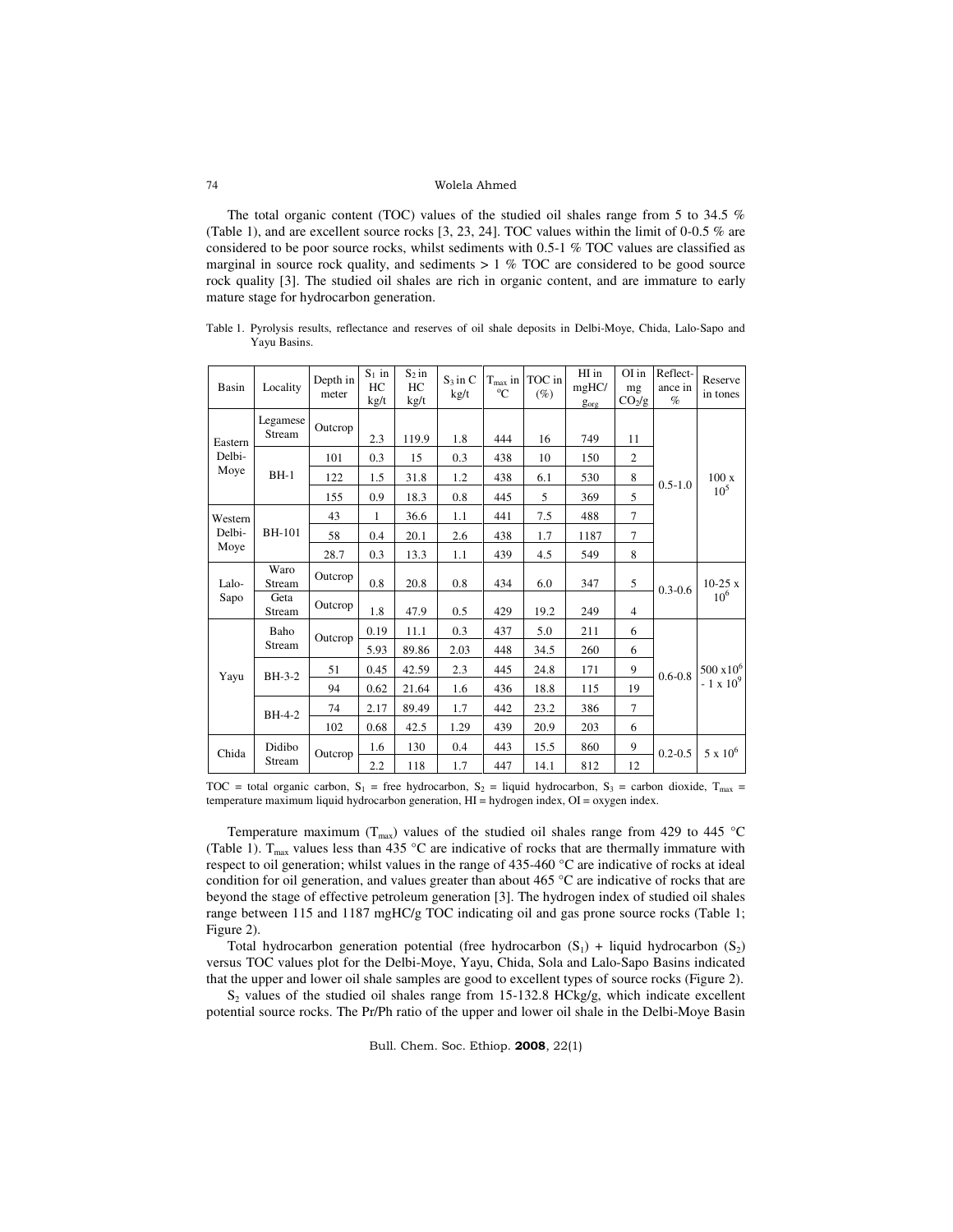



Figure 2. Cross plot of hydrogen index versus T<sub>max</sub> values, Delbi-Moye, Chida, Lalo-Sapo, Yayu, Chida and Sola Basins.

# *Chemical characteristics of Ethiopian coal*

The Delbi sapropleic coals in the area are characterized by high-medium volatile matter (25.9 -29.1), medium-low ash content (11.2-25.7 %), low moisture content (3.8-8.58 %) medium to high calorific values (2520-6595 cal/g), and classified as lignite to high-medium volatile bituminous coals with weak coking properties (Table 2). Calorific values and fixed carbon of the Moye humic coals range from 2948-5190 cal/g and 28.1-42.2 %, respectively (Table 2). The Moye coals are characterized by sub-bituminous to high volatile bituminous B coals with strong coking properties. The coal deposit of Moye area is the best type of coking coal deposit in Ethiopia [26].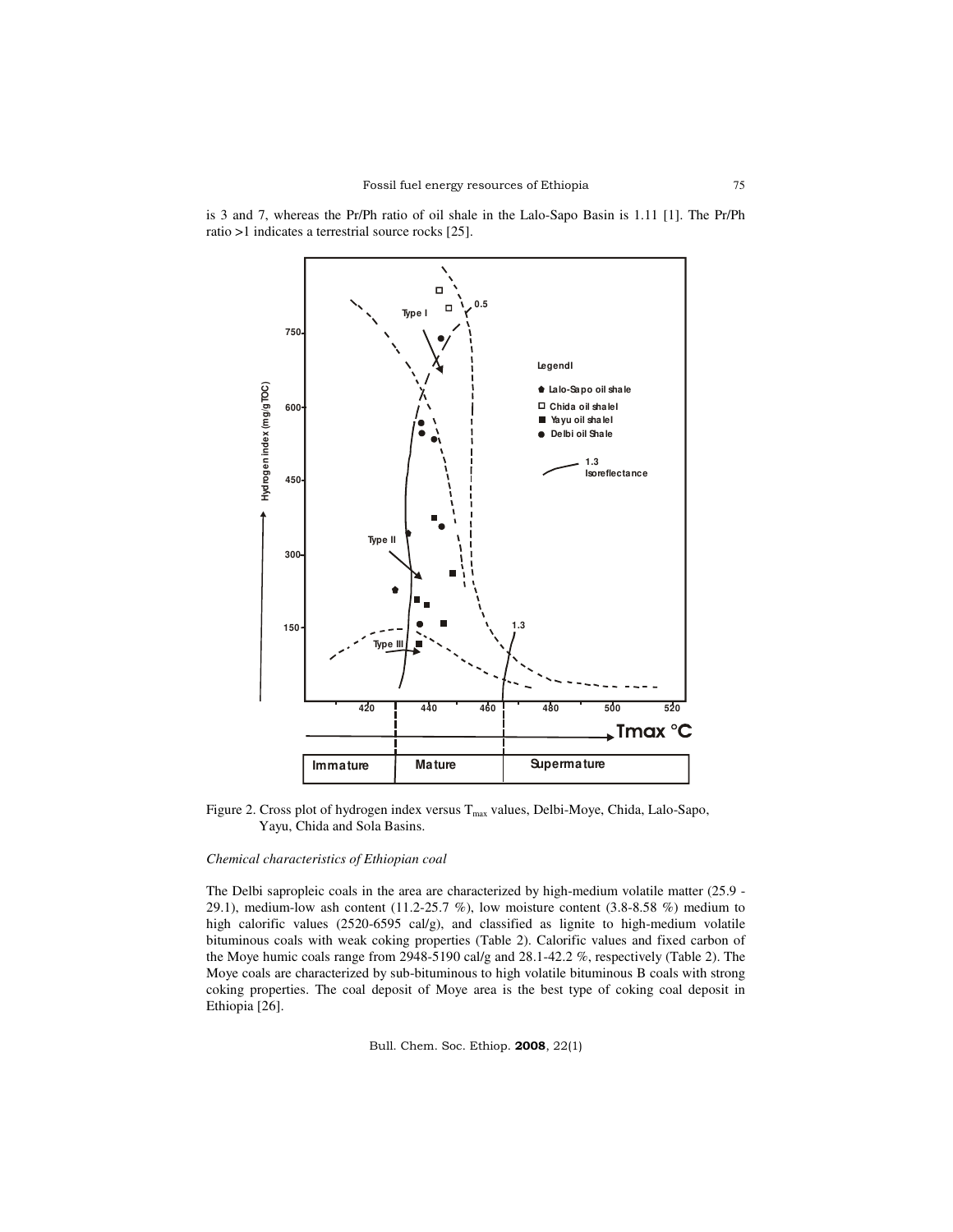The humic coals in Yayu, Chilga, Chida, Mush Valley, Nejo and Wuchale Basins range in ash content (16.6-41.6 %), fixed carbon (10.6-45.2 %), volatile matter (18-40.6 %) and calorific values (2824.5-4599.5 cal/g) (Table 2). These coals classified under low-medium ash content, medium volatile matter, moderate calorific values lignite to bituminous coal.

| Basin                      | Locality               | Depth in<br>meter | Thick-<br>ness in<br>meter | Moisture<br>in $(\%)$ | Volatile<br>matter in<br>$(\%)$ | Fixed<br>carbon<br>in $(\%)$ | Ash in<br>$(\%)$                                                                                                                                             | Calorific<br>value in<br>$\text{(cal/g)}$ | Reserve<br>in tones     |  |
|----------------------------|------------------------|-------------------|----------------------------|-----------------------|---------------------------------|------------------------------|--------------------------------------------------------------------------------------------------------------------------------------------------------------|-------------------------------------------|-------------------------|--|
| Delbi-                     | <b>Legamese Stream</b> | Outcrop           | 1.0                        | 8.58                  | 29.0                            | 49.1                         | 11.9                                                                                                                                                         | 6495                                      |                         |  |
| Moye<br>(Eastern<br>block) | $BH-1$                 | 64                | 2.0                        | 5.7                   | 25.9                            | 42.8                         | 25.7                                                                                                                                                         | 6420                                      | 20x                     |  |
|                            |                        | 90.7              | 1.8                        | 3.8                   | 27.7                            | 58.1                         | 11.2                                                                                                                                                         | 6350                                      | 10 <sup>6</sup>         |  |
|                            | $BH-2$                 | 50.8              | 1.4                        | 4.0                   | 26.3                            | 47.1                         | 22.7                                                                                                                                                         | 2520                                      |                         |  |
| Delbi-                     | Yeba Stream            | Outcrop           | 1.3                        | 3.6                   | 22.8                            | 28.3                         | 48.8                                                                                                                                                         | 2947                                      |                         |  |
| Moye                       | Rameta Stream          | Outcrop           | 1.0                        | 1.82                  | 21.8                            | 28.5                         | 49.1                                                                                                                                                         | 5190                                      | 40x                     |  |
| (Eastern<br>block)         | <b>BH-18</b>           | 81                | 2.0                        | 0.5                   | 20.6                            | 42.2                         | 46.8                                                                                                                                                         | 4150                                      | 10 <sup>6</sup>         |  |
|                            | <b>BH-21</b>           | 80                | 2.0                        | 0.3                   | 17.9                            | 42.1                         | 39.6                                                                                                                                                         | 4880                                      |                         |  |
|                            | Teble Stream           | Outcrop           | 4.0                        | 18.6                  | 28.3                            | 28.1                         | 24.6                                                                                                                                                         | 3795                                      |                         |  |
| Yayu<br>(Wittete           | $BH-2-1$               | 90.8              | 1.54                       | 8.1                   | 44.9                            | 14.5                         | 42.1                                                                                                                                                         | 5605                                      | 200x                    |  |
| Block)                     | BH-10-1                | 78                | 2.1                        | 10.9                  | 46.5                            | 11.3                         | 42.2                                                                                                                                                         | 5930                                      | 10 <sup>6</sup>         |  |
|                            | BH-7-2                 | 119               | 1.9                        | 20.7                  | 42.0                            | 16.0                         | 41.9                                                                                                                                                         | 5430                                      |                         |  |
|                            | Kirnat                 | Outcrop           | 0.7                        | 5.9                   | 21.1                            | 34.4                         | 39.5                                                                                                                                                         | 3072                                      |                         |  |
|                            | Huga                   | Outcrop           | 0.6                        | 6.4                   | 24.7                            | 36.4                         | 32.5                                                                                                                                                         | 3195                                      |                         |  |
| Chilga                     | <b>BH-31</b>           | 54.8              | 0.7                        | 10.7                  | 22.6                            | 40.1                         | 26.6                                                                                                                                                         | 4021                                      | 19x<br>10 <sup>6</sup>  |  |
|                            | <b>BH-27</b>           | 65.4              | 0.7                        | 6.6                   | 31.8                            | 45.2                         | 16.6                                                                                                                                                         | 4560                                      |                         |  |
|                            | <b>BH-6</b>            | 35.7              | 0.6                        | 7.3                   | 22.9                            | 38.2                         | 41.6                                                                                                                                                         | 4441                                      |                         |  |
|                            | Bokai Stream           | Outcrop           | 2.0                        | 13.4                  | 32.4                            | 20.9                         | 33.1                                                                                                                                                         | 4120                                      |                         |  |
|                            | Lalo-Sapo Waro Stream  | Outcrop           | 1.0                        | 12.0                  | 18.2                            | 58.3                         | 11.5                                                                                                                                                         | 4015                                      | 7.5x<br>10 <sup>6</sup> |  |
|                            | Geta Stream            |                   | 0.7                        | 9.1                   | 20.5                            | 52.4                         | 18.1<br>2626<br>22.8<br>2492<br>33.5<br>4333<br>37.3<br>4088<br>19.0<br>2824<br>27.6<br>3568<br>23.1<br>3400<br>19.6<br>3987<br>35.2<br>3700<br>48.7<br>5445 |                                           |                         |  |
|                            |                        |                   | 1.0                        | 11.2                  | 15.0                            | 51.0                         |                                                                                                                                                              |                                           |                         |  |
| Chida                      | Near Gojeb River       | Outcrop           | 1.5                        | 18.9                  | 27.6                            | 22.4                         |                                                                                                                                                              |                                           | $9 \times 10^6$         |  |
|                            |                        |                   | 0.9                        | 13.5                  | 29.5                            | 19.6                         |                                                                                                                                                              |                                           |                         |  |
| Mush                       | Mush River             | Outcrop           | 1.8                        | 21.3                  | 31.8                            | 27.9                         |                                                                                                                                                              |                                           | $1\ge10^6$              |  |
| Valley                     |                        |                   |                            | 21.4                  | 40.4                            | 10.6                         |                                                                                                                                                              |                                           |                         |  |
| Nejo                       | Mecakani               | Outcrop           | 0.5                        | 16.0                  | 35.2                            | 28.8                         |                                                                                                                                                              |                                           | $3 \times 10^6$         |  |
|                            | Gute Sedo              |                   | 1.0                        | 14.4                  | 30.5                            | 35.5                         |                                                                                                                                                              |                                           |                         |  |
| Wuchale                    | Totito                 | Outcrop           | 0.5                        | 10.4                  | 18.0                            | 45.4                         |                                                                                                                                                              |                                           | 3.3x                    |  |
|                            |                        |                   | 0.4                        | 12.3                  | 29.7                            | 22.6                         |                                                                                                                                                              |                                           | 10 <sup>6</sup>         |  |

Table 2. Proximate analysis and calorific values of coal deposits in different basins.

*Marine and continetal-influenced petroleum potential basins in Ethiopia* 

The Ogadan and the Blue Nile Basins are the major marine and continental-influenced sedimentary basins in Ethiopia for petroleum exploration. Intra-cratonic rift basins were developed by extensional and transtentional tectonics that initiated during late Palaeozoic. Thick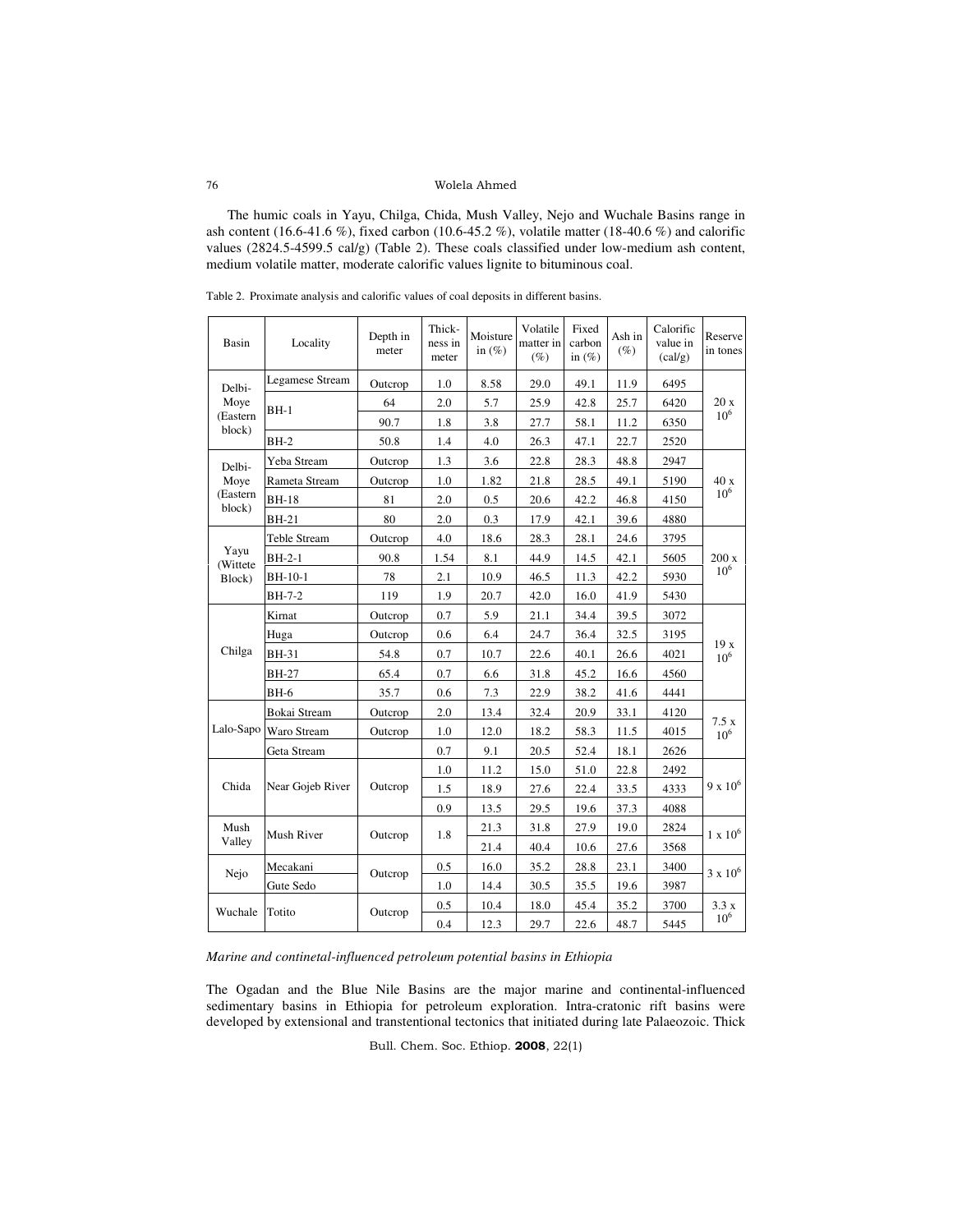Permo-Cretaceous continental clastics, marine carbonates, evaporite and marine clastics were deposited in these basins. Types of sediments and depositional environments of these basins are given in Figures 4 and 5. The Permo-Triassic Bokh shale, Oxfordian-Bathonian Hamanlei limestones and Kimmerdgian Urandab shale are organic-rich potential source rocks. The Permian Calub sandstone, Triassic-Liassic Adigrat sandstone and Oxfordian-Bathonian Hamanlei carbonates are potential reservoirs in the Ogaden and Blue Nile Basins. The presence of oil seepage in Derkele (Ogaden Basin) and Were Ilu (Blue Nile Basin) indicated that the generation of hydrocarbons in the basins. The Calub and Hilala gas and condensate fields are also clue for the generation of hydrocarbons in the Ogaden Basin.

Detailed tectonic and sequence stratigraphy of the basin-fills allowed to correlate the Ogadan and the Blue Nile Basins [27-30]. The Ogaden and the Blue Nile Basins have similar geological setting, lithological association and structural frameworks. Sequence stratigraphy of the Ogaden and Blue Nile Basins allow correlation with Saudi Arabia and Yemen sedimentary basins.

*Oil and gas deposits in the Ogaden Basin.* The intra-cratonic Ogaden Basin covers an area of  $350,000$  km<sup>2</sup>. The sedimentary successions reach up to 10,000 m (Figure 4). The Bokh shale, Transitional Zone (between the Adigrat sandstone formation and Lower Hamanlei limestone formation), Lower Hamanlei limestone formation and the Urandab formation are considered to be potential source rocks in the Ogaden Basin. The TOC values of 450 m thick organic-rich Bokh shale range from 0.5 to 1.5 % (Table 3). The lacustrine Bokh shale is considered to be the source for the Hilala and Claub gas deposits. 50 to 120 m thick Lower Jurassic dark grey organic-rich shales of the Transitional Zone are excellent type of source rocks (Table 3). The condensate deposit in the Calub field is sourced from the Transitional Zone. Up to 120 m thick shelf marine dark laminated shales and marls of the Urandab Formation are the best types of source rock in the Ogaden Basin (Table 3), and is believed to be the source rock for Hilala oil and Genale seepage oil. Cross plot of hydrogen index versus  $T_{\text{max}}$  values (Figure 3) of the Bokh Shale, Transitional facies and Urandab Shale indicated that excellent types of source rocks.

The Permian to Early Triassic Bokh shale revealed petroleum potential up to 7 kg HC/t, Transitional facies revealed petroleum potential up to 5.3 kgHC/t, and the Urandab formation revealed petroleum potential up to 8.6 kg HC/t [29]. 2.7 TCF (76 x  $10^9$  m<sup>3</sup>) gas and 1817 x  $10^6$ tones condensate reserves are estimated in the Calub gas-condensate field, whereas the Hilala gas field is estimated to be about 1.3 TCF  $(40 \times 10^{9} \text{ m}^3)$  gas deposit.

The fluviatile Permian Calub sandstone formation (porosity up to 12 % and permeability up to 19 mD), Triassic-Liassic fluviatile Adigrat sandstone formation (porosity up to 20 % and permeability up to 1000 mD), Bajocian-Bathonian tidal flat sedimentation of the Middle Hamanlei limestone formation and marine shelf sediments-dominated the Callovian Upper Hamanlei limestone formations are also potential reservoirs in the Ogaden Basin. Basementrelated tectonics, pinchout of Claub sandstone formation against basement, permeability barrier within the carbonates are the possible stratigrphic and structural traps in the basin. Evaporite, tightly cemented limestones and shales act as sealing materials.

The Bokh shale (source rock)-Calub sandstone formation (reservoir), the Bokh shale (source rock)-Adigrat sandstone formation (reservoir), the Transitioinal Zone (source rock)-Adigrat sandstone formation (reservoir), and the Urandab formation (source rock)-Upper Hamanlei limestone formation (reservoir) petroleum systems are identified in the Ogaden Basin. The chrono, litho-stratigraphic and hydrocarbon plays in the Ogaden Basin is given on Figure 4.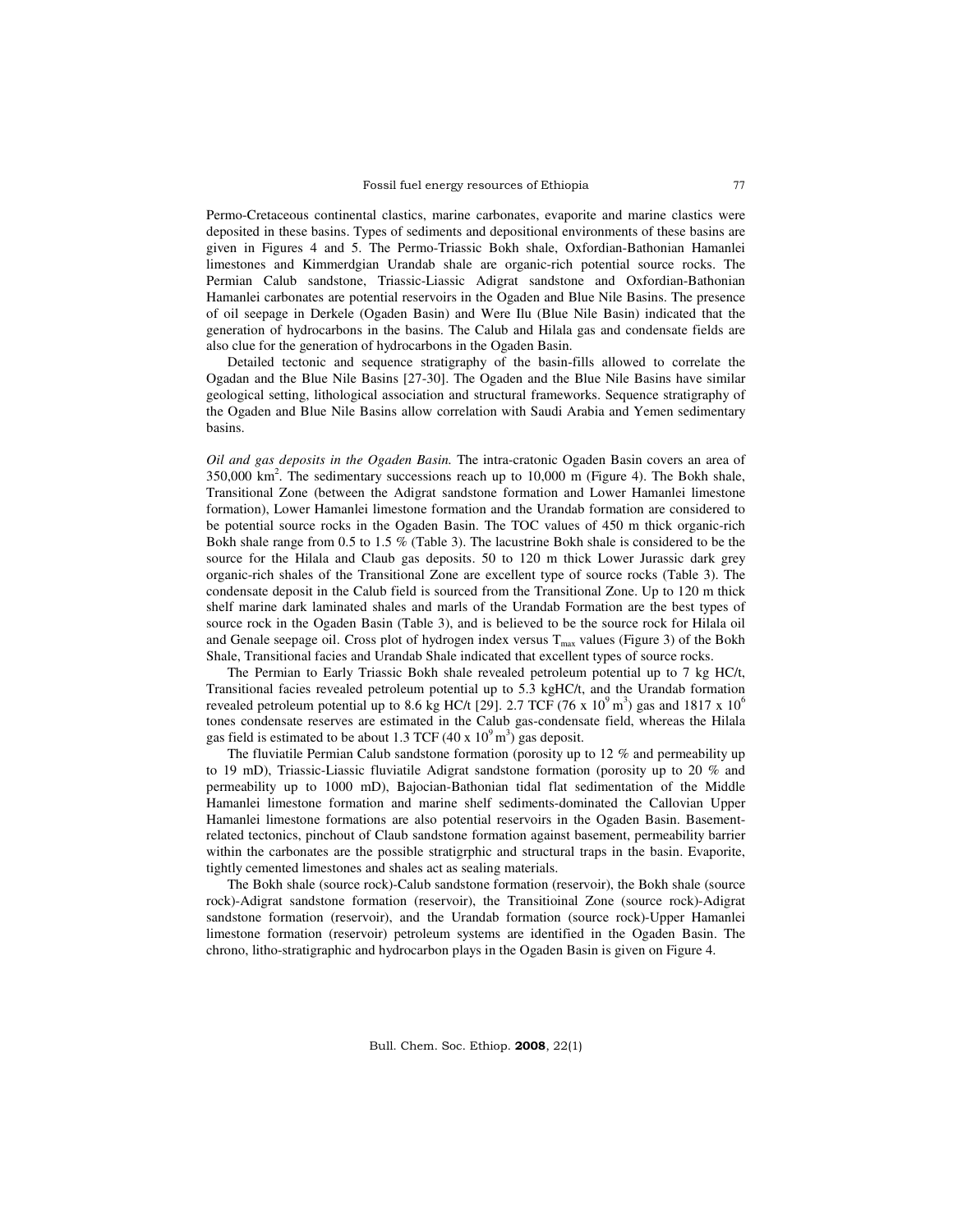

Figure 3. Cross plot of hydrogen index versus  $T_{max}$  values, Ogaden and Blue Nile Basins.

| Basin        | Exposure   | Format-<br>ion                         | Depth<br>in<br>meter | TOC in<br>$(\%)$ | $S_1$ in<br><b>HCkg</b><br>/t | $S_2$ in<br>HCkg/t | $S_3$ in<br>HCkg/t | Tmax in<br>$({}^{\circ}C)$ | $OI$ in<br>mgHC/<br>gCorg | HI in<br>mgCO <sub>2</sub> /<br>g |
|--------------|------------|----------------------------------------|----------------------|------------------|-------------------------------|--------------------|--------------------|----------------------------|---------------------------|-----------------------------------|
|              | Hilala-3   |                                        | 3303                 | 0.4              | 0.11                          | 0.58               | 0.02               | 489                        | 6                         | 161                               |
|              |            | Bokh                                   | 4260                 | 0.3              | 0.14                          | 0.23               | 0.01               | 471                        | 3                         | 77                                |
|              | Calub-3    |                                        | 4400                 | 0.74             | 0.21                          | 0.34               | 0.84               | 428                        | 4                         | 46                                |
|              | El-Kuran-1 | Transiti                               | 2909                 | 1.04             | 0.13                          | 0.61               | 0.21               | 445                        | 19                        | 57                                |
| Ogaden       |            | onal                                   | 2921                 | 0.57             | 0.11                          | 0.62               | 0.28               | 442                        | 49                        | 225                               |
|              | El-Kuran-1 |                                        | 1219                 | 3.04             | 0.28                          | 11.5               | 0.83               | 437                        | 27                        | 378                               |
|              |            | Urandab                                | 1220                 | 1.07             | 0.08                          | 2.20               | 0.27               | 443                        | 46                        | 170                               |
|              | El-Kuran-2 |                                        | 1235                 | 4.15             | 2.14                          | 16.43              | 0.74               | 442                        | 17                        | 395                               |
|              |            |                                        | 1280                 | 0.67             | 0.02                          | 1.05               | 0.55               | 439                        | 82                        | 156                               |
|              |            | Upper<br>Hamanl<br>ei<br>Limesto<br>ne |                      | 1.73             | 0.06                          | 8.59               | 0.45               | 442                        | 16                        | 496                               |
|              | Dejen      |                                        |                      | 0.65             | 0.03                          | 2.10               | 0.70               | 429                        | 20                        | 323                               |
| Blue<br>Nile |            |                                        | Outcro               | 10.93            | 0.53                          | 42.82              | 0.81               | 435                        | 17                        | 392                               |
|              |            |                                        | p                    | 0.87             | 0.03                          | 4.27               | 0.42               | 425                        | 30                        | 491                               |
|              | Jimma      |                                        |                      | 7.22             | 0.11                          | 15.13              | 1.20               | 425                        | 16                        | 210                               |
|              |            |                                        |                      | 1.95             | 0.07                          | 8.82               | 0.27               | 438                        | 18                        | 452                               |

Table 3. Pyrolysis results of the Ogaden and Blue Nile Basins.

TOC = total organic carbon,  $S_1$  = free hydrocarbon,  $S_2$  = liquid hydrocarbon,  $S_3$  = carbon dioxide, T<sub>max</sub> = temperature maximum liquid hydrocarbon generation, OI = oxygen index, HI = hydrogen index.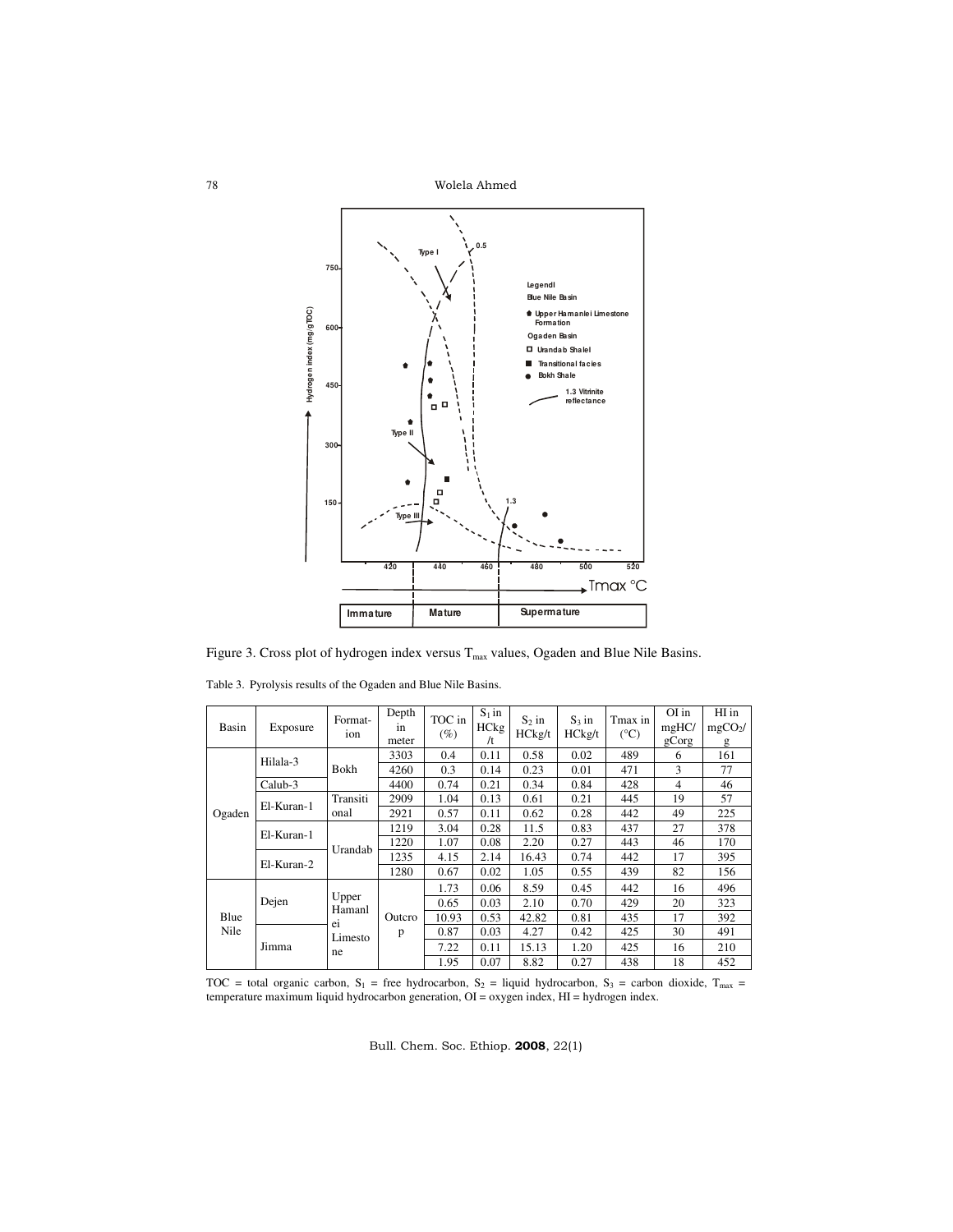Fossil fuel energy resources of Ethiopia

| Era                          | <b>Period</b>        |                                            | Epoch                            |                | <b>Formation</b>           |                              | Lith-<br>ology | Maximum<br><b>Thickness</b><br>in $(m)$                    | Lithology and<br>environment                                          | Hydroc arb on<br>plays |
|------------------------------|----------------------|--------------------------------------------|----------------------------------|----------------|----------------------------|------------------------------|----------------|------------------------------------------------------------|-----------------------------------------------------------------------|------------------------|
|                              | Quatemarv            |                                            | Miocene-Piocene                  |                |                            |                              |                |                                                            | Alluvium and volcanic                                                 |                        |
| $\circ$                      |                      |                                            | Palaeocene-                      |                | Volcanic                   |                              |                |                                                            | Volcanic                                                              | Seal                   |
| ZO<br>$\circ$                |                      | Neogene                                    | Miocene<br>Oligocene             |                | <b>Clastics</b>            |                              |                |                                                            | Clastics (sandstone,<br>siltstone and shales)                         | <b>Reservoir</b>       |
| $\breve{K}$<br>$\circ$       | Tertiary             | Palaeogene                                 | Eocene<br>Palaeocene             |                | Auradu                     |                              |                | 427                                                        | Marine carbonatesand<br>gypsum with minor<br>am ounts of siltstones   | Suure<br>seal          |
|                              |                      |                                            | Maa strichtian                   |                | Je ssom a                  |                              |                | 558                                                        | <b>Ruviatile sandstone with</b>                                       | <b>Reservoir</b>       |
|                              |                      | heddh,                                     | Cenomanian                       |                | Belet Uen                  |                              |                | 512                                                        | shale intercalation<br>Marine limestone<br>Marine anhydrite, marl and |                        |
|                              | Cretaceous           |                                            | Albian                           |                | Ferfer                     |                              |                | 222                                                        | dolomitic limestone                                                   | Source/<br>seal        |
|                              |                      | Lower                                      | Aptian                           | Upper          | Sandstone                  | Mustahil                     |                | 279                                                        | Marine limestone                                                      |                        |
|                              |                      |                                            | Necomian                         |                |                            | Gomahie                      |                | 1810                                                       | Marine limestone, dolomite<br>and shale intercalation                 | Seal                   |
|                              |                      | উ                                          | Portlandian                      |                | Gebred arre                |                              |                | 381                                                        | Marine limestone                                                      | <b>Reservoir</b>       |
| ပ                            | Jurassic             | قو                                         | Kim meridgian                    |                | Urandab                    |                              |                | 197                                                        | Marine limestone, marl and<br>shales                                  | Source/<br>Seal        |
| O<br>$\overline{\mathsf{N}}$ |                      | Midd le                                    | Oxfordia n-                      |                |                            | Upper Ham anlei<br>Limestone |                | 586                                                        | Marine limestone with<br>shale intercalation                          | Source                 |
| O                            |                      |                                            | Bathonian                        |                | Middle Hamanlei            |                              |                | 820                                                        | Tidal flat gypsum, limestone,<br>shales and dolomite                  | Source                 |
| S<br>ш                       |                      | Lower                                      |                                  |                | Lower Hamanlei             |                              |                | 360                                                        | Marine limestone with<br>shale intercalation                          | <b>Source</b>          |
| Σ                            |                      |                                            | Lias                             |                | <b>Transitional Facies</b> |                              |                | 120                                                        | Carbonate, shales and<br>qypsum                                       | Seal                   |
|                              | Trassic              | উ<br>ءَ هل                                 | Middle Triassic-Lias             |                | Adigrat<br>Sandstone       |                              |                | 197                                                        | <b>Huviatile</b> sandy<br>conglomerate and<br>sandstone               | <b>Reservoir</b>       |
|                              |                      | $\overline{\mathbb{Q}}$<br>Midd I<br>Lower | Lower-Mid dle Tria ssic          | Sediments      |                            | Gum bro<br>Sandstone         |                | 810.4                                                      | <b>Huviatile</b><br>sandstone                                         | <b>Reservoir</b>       |
|                              |                      |                                            | Upper Permian-<br>Lower Triassic |                |                            | Bolth Shale                  |                | 479                                                        | Lacustrine<br>black shales                                            | Source/<br>seal        |
| Palae <del>l</del><br>ozoic  | Upp er<br>Palaeozoic |                                            | Lower-Upper Permian              | Karroo         |                            | Calub<br>Sandstone           |                | 288                                                        | <b>Huviatile</b><br>sandstone                                         | Reservoir              |
| PRECAMBRIAN                  |                      |                                            |                                  | Basement rocks |                            |                              |                | Granite, gneisses,<br>meta-sediments and<br>meta-volcanics |                                                                       |                        |

Figure 4. Chrono, litho-stratigraphic and hydrocarbon plays of the Ogaden Basin.

*Petroleum potential of the Blue Nile Basin.* The Blue Nile Basin is one of the northernmost failed arms of the Karroo Rift system (Figure 6). The basin is one of the major sedimentary basins in Ethiopia for petroleum exploration. The basin contains a thick Late Permian to Cretaceous sediments, carbonate and shale source rocks, carbonate and clastic reservoirs, stratigraphic and structural traps, tightly cemented limestones, evaporites, and shales as sealing materials.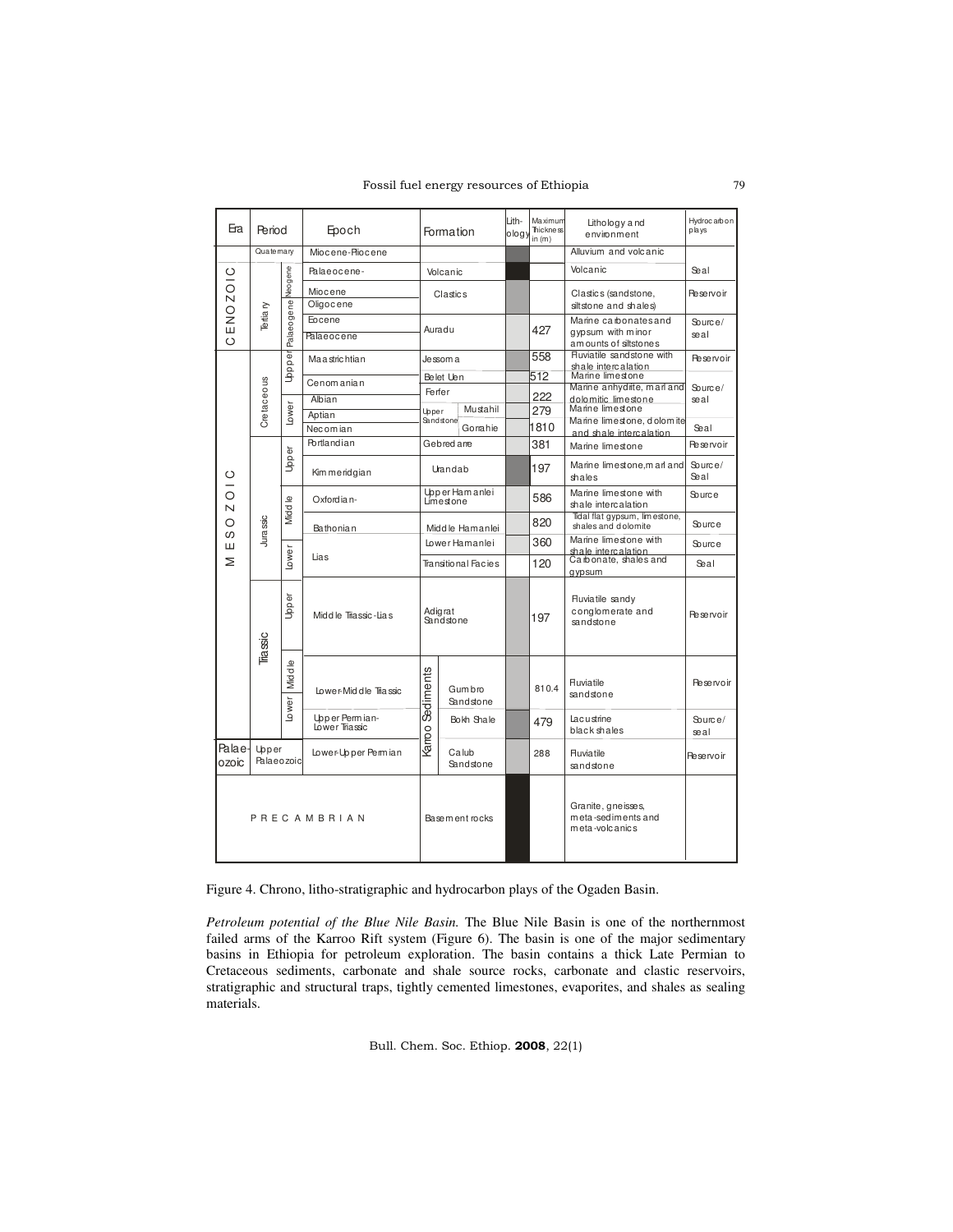| Era                                              | <b>Period</b>       |               | Epoch                               | Formation                                   | Lith-<br>ology | Maximum<br><b>Thickness</b><br>in $(m)$ | Lithology and<br>environment                                                        | Hydrocarbon<br>plays     |
|--------------------------------------------------|---------------------|---------------|-------------------------------------|---------------------------------------------|----------------|-----------------------------------------|-------------------------------------------------------------------------------------|--------------------------|
|                                                  | Quatemary           |               |                                     | Alluvium and volcanic                       |                |                                         |                                                                                     |                          |
| $\circ$<br>$\overline{0}$                        |                     | Neogene       | Miocene-Pliocene                    | Volcanic                                    |                |                                         | Basalt, trachyte,<br>rhyolite with                                                  | Seal                     |
| $\circ$<br>Tertiary<br>$\overline{K}$<br>$\circ$ |                     | Palaeogene    | Palaeocene-Miocene                  | Volcanic                                    |                | 1500                                    | beds of tuff                                                                        |                          |
|                                                  |                     | £             | Aptian-Cenomanian                   | Debre Libanose<br>Sandstone                 |                | 280                                     | Fluviatile sandstone<br>with intercalation of<br>siltstone                          | <b>Reservoir</b>         |
|                                                  | Cretaceous          | Lower         | Portlandian-Aptian                  | Muger Mudstone                              |                | 320<br>30                               | Fluviatile mudstone<br>with intercalation of<br>siltstone and sandstone             | <b>Reservoir</b>         |
|                                                  |                     |               | Portlandian                         | <b>Transitional Facies</b>                  |                |                                         | <b>Huviatile and marine</b><br>facies                                               |                          |
| O<br>$\circ$                                     | Jurassic            | pper          | Oxfordian-Kimmeridgian              | Upper Hamanlei<br>Limestone                 |                | 720                                     | Shelf marine limestone<br>with intercalation<br>of shales                           | Source                   |
| $\overline{\mathsf{N}}$<br>O<br>S                |                     | Middle        | Bathonian-Oxfordian                 | Middle Hamanlei<br>(Gohatsion)<br>Limestone |                | 350                                     | <b>Tidal flat and fluviatile</b><br>gypsum, mudstone<br>sitstone, and limestone     | Seal                     |
| Ш<br>Σ                                           |                     | Lower         | Lias                                | <b>Transitional Facies</b>                  |                | 50                                      | <b>Ruvitilel and marine</b><br>facies                                               |                          |
|                                                  | Tiassic             | Upper<br>Mid. | Lower Triassic-Lias                 | Adigrat<br>Sandstone                        |                | 850                                     | Alluvial fan and<br>fluviatile sandy<br>conglomerate,<br>sandstone and<br>siltstone | <b>Reservoir</b>         |
|                                                  |                     | Lower         | Lower Triassic to<br>-Upper Permian | Kamoo<br>sediments                          |                | 450                                     | Fluviatile sandstone<br>and shales                                                  | Peservoir/<br>source (?) |
| Palae-<br>ozoic                                  | Upper<br>Palaeozoic |               |                                     |                                             |                |                                         |                                                                                     |                          |
|                                                  |                     |               | PRECAMBRIAN                         | Basement rocks                              |                |                                         |                                                                                     |                          |

Figure 5. Chrono, litho-stratigraphic and hydrocarbon plays of the Blue Nile Basin.

*Source rocks.* The Upper Hamanlei limestone formation is largely composed of alternating sequences of limestone and black shales. The TOC values of the black shales range from 1.9 to 10.9 % (Table 3). The Lopatin burial reconstruction in the deeper part of the basin (Were Ilu), the Upper Hamanlei limestone formation entered into the oil window from 10 Ma to the present day [28]. In Were Ilu area, the sediments entered at a depth of nearly 2.5 km. Oil generation starts between 1.2 and 3 km [31]. The virinite reflectance results revealed Ro values between 0.3 to 1.1 %, which indicate excellent type of source rocks. The gas chromatography, carbon isotope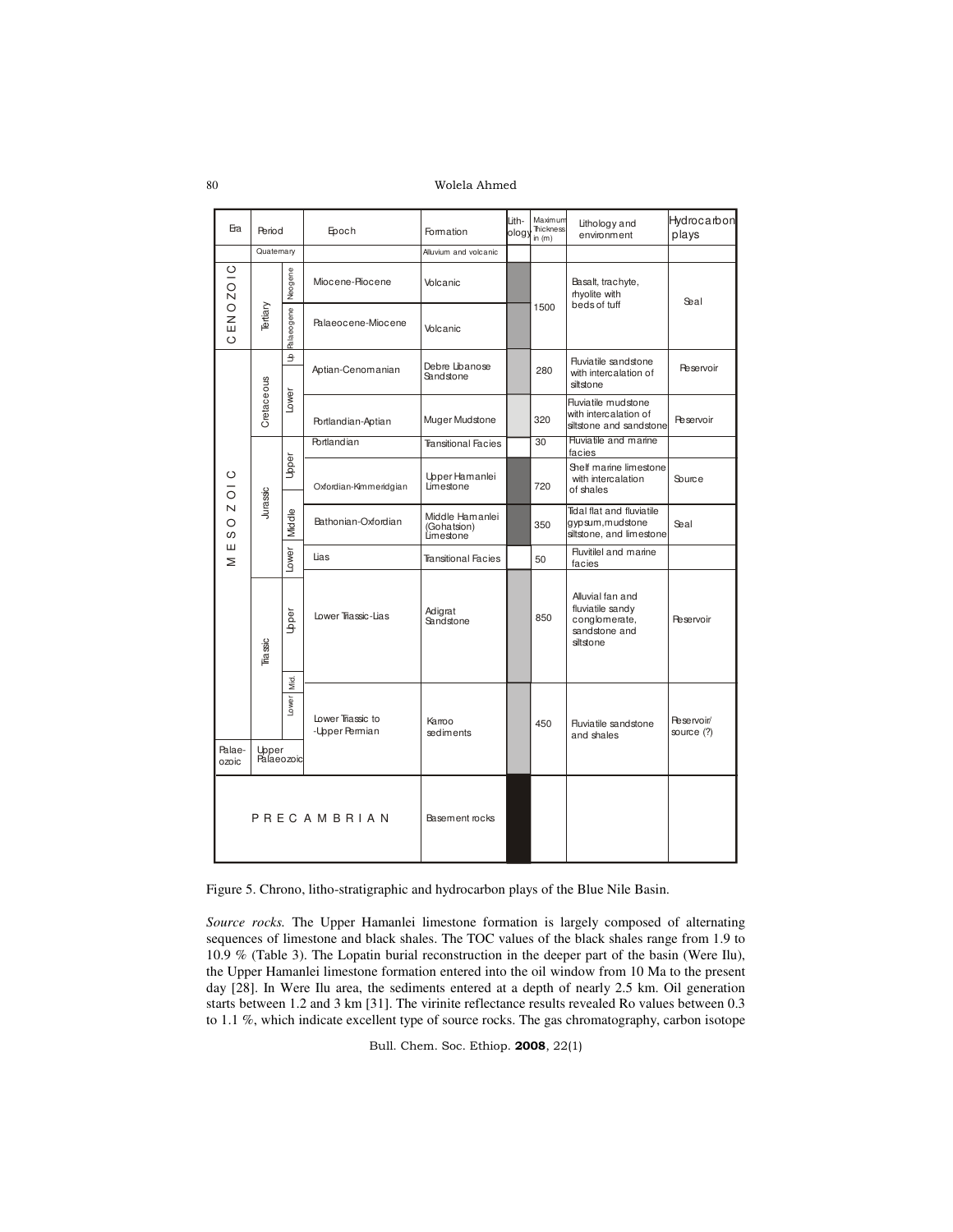and kerogen identification indicated that the possible source for the generation oil seepage in Were Ilu area is marine source rocks with an influx of land-derived organic matter [28]. The Pr/Ph ratio of the studied oil seepage is 0.90 is thought to be derived from a marine shelf source rocks, possibly of a carbonate origin. Cross plot of hydrogen index versus  $T_{\text{max}}$  values (Figure 3) of the Upper Hamanlei limestone formation indicated that excellent types of source rocks.

*Reservoir potential.* The Adigrat sandstones formation reaches porosity and permeability maxima of 20.4 % and 710 mD, respectively [28]. The coarse to medium-grained sandstone facies is the most porous and permeable, and a potential reservoir for oil and gas deposit, whilst the fine-grained sandstones and finely-laminated siltstones facies are possible gas reservoirs.

The Debre Libanose sandstone formation attains porosity up to 22.2 %, and permeability up to 809.6 mD [28]. The medium-fine-grained sandstones are high-permeable reservoir rocks for oil and gas deposits, whereas the low-permeability fine-grained sandstones may also have potential for gas reservoir.

Three petroleum systems identified in the Blue Nile Basin. These include: (i) Upper Hamanlei limestone formation (source)-Upper Hamanlei limestone formation (reservoir) petroleum system, (ii) Upper Hamanlei limestone formation (source)-Upper sandstone formation (reservoir) petroleum system, and (iii) black shales in Debre Libanose sandstone formation (source)-Debre Libanose sandstone formation (reservoir) petroleum system. The chrono, lithostratigraphic and hydrocarbon plays in the Blue Nile Basin is given in Figure 5.



Figure 6. Tectoncic framework of the Ogaden and Blue Nile Basins.

Bull. Chem. Soc. Ethiop. 2008, 22(1)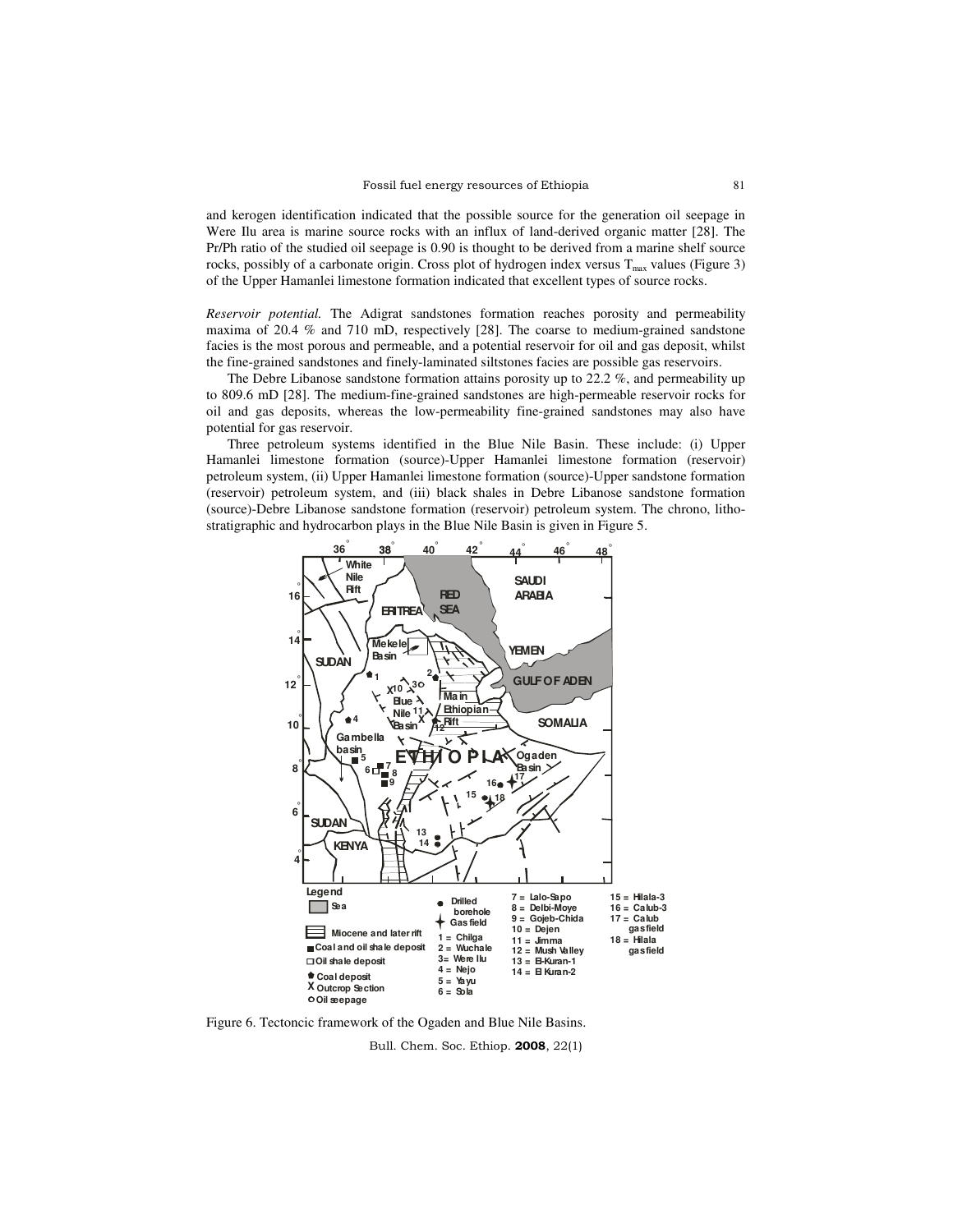#### *Oil and gas deposit in Fluvio-Lacustrine Basin*

*Gambella Basin.* Opening of the Southern Atlantic was initiated during the Cretaceous and the subsiding East African continental margin initiated to deposit fluvio-lacustrine sediments. A number of intracratonic basins were formed along the Central African Shear Zone [32, 33]. Commercial Mesozoic oil discoveries encountered in the White Nile, Muglad and Abu Gubra Rift Basins of Sudan [32, 34]. The Gambella Basin is the southern extension of the Sudan Interior Basins (Figure 6). The Gambella Basin could be one of the potential basins for oil and gas deposits.

# **CONCLUSIONS**

(1) The Ethiopian coal and oil shale deposits occur between two volcanic flows. The coal and oil shale-bearing sedimentary basins in Ethiopia are one of the striking examples of an Inter-Trappean continental sedimentation. There are strong evidences that the NNW-SSE fault system provided the tectonic configuration for the development of grabens and half-grabens for deposition of coal and oil shale-bearing sediments.

(2) The Ethiopian oil shales are grouped under Type II and I and rarely Type III kerogen. Type II and I kerogen are good source rocks for oil generation. Hydrogen index versus  $T_{max}$  values plots indicated that most of the studied oil shale samples fall within immature to early mature stage for hydrocarbon generation.  $S_1 + S_2$  ratio versus TOC values indicated that the Ethiopian oil shales are good to excellent potential source rocks. The  $T_{\text{max}}$  values of the studied oil shales ranges from 410 to 445  $^{\circ}$ C, which indicate thermally immature-early mature stage for oil generation.

(3) The coal measures of Ethiopia belong to tertiary and minor amounts of mesozoic age. Various geochemical studies were carried out to determine the physico-chemical characteristics of the Ethiopian coal deposits. Genetically, the coal seams are grouped under humic, sapropelic and mixed coal. The humic coal is dominanted by vitrian and clarian lithotype, whilst the sapropelic coal is dominated by boghead with minor amounts of cannel lithotype.

(4) Proxiamte and calorific value analysis results revealed that the Ethiopian coal deposits range from lignite-bitumineous coal. However, the coal seams near the acidic volcanic intrusions metamorphosed to semi-anthracite stage due to high geothermal gradient. The moisture content ranges from 2.7-21.4 %, volatile matter 3.0-46.3 %, ash content 2.4-65 % and calorific value 900-6900 cal/g. Sub-bituminous to high volatile bituminous B coking coal found in the Delbi-Moye Basin. Recent investigation works confirmed the Inter-Trappean coal deposits of Delbi-Moye, Chilga and Yayu Basins are more economical. Test drilling works and detail geological mapping are necessary for that of Mush Valley. The thickness of the coal seams is in the range 1-1.75 m and vicinity of the deposit from the industrial city of Addis Ababa make the Mush Valley coal more attractive. Exploitation of Wuchale and Nejo coals are also economical for local purposes.

(5) The yearly import of petroleum products is absorbing more than one third of Ethiopia's annual exporting products. Oil shale and coal deposits possibly play an important role in the future energy budgets of Ethiopia. The coal and oil shale deposits of Ethiopia can be used for (i) as a substitution firewood, (ii) production of oil and gas, (iii) to relieve the pressure on using wood as fuel for small-scale industries, (iv) gasification of lignite to produce chemical fertilizers, (v) power generation, and (vi) the low-medium volatile bituminous coals of Moye area used to produce coking coals for smelting of iron.

(7) 2.7 TCF (76 x  $10^9$  m<sup>3</sup>) gas and 1817 x  $10^6$  tons condensate reserves are estimated in the Calub field. About 1.3 TCF (40 x  $10^9 \text{ m}^3$ ) gas deposits are encountered in Hilala field. The Blue Nile Basin is one of the potential basins for hydrocarbon exploration. The presence of mature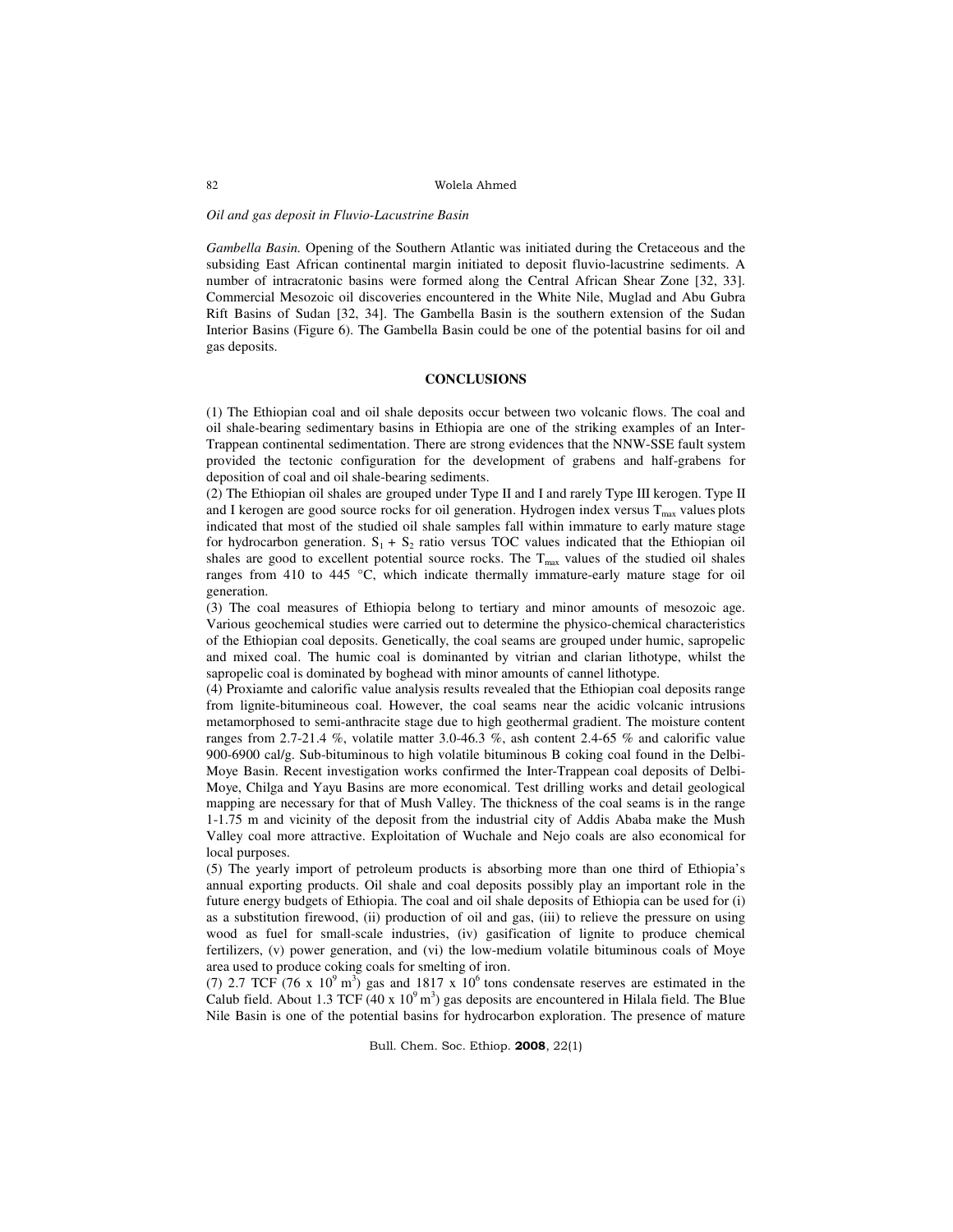source rocks and oil seepage in the Blue Nile Basin is clue for the generation of hydrocarbon in the basin. The Gambella Basin is the southern extension of the petroliferous Sudan Interior Basins, and could be one of the potential basins for oil and gas deposits. Oil and gas deposits possibly plays major role in the future energy budget of Ethiopia.

# **AKNOWLEDGEMENTS**

The author acknowledges the Petroleum Operations Department and Ethiopian Geological Surveys, Ministry of Mines and Energy for their support and helps to carry out this research work. Thanks extended to Dr. Parnell for pyrolysis analysis of the Blue Nile and Ogaden Basins. The Coal Phosphate Complex Project acknowledged for kind permission to access their core samples and providing the chemical analyses results of the Yayu Basin. Most of the laboratory studies were carried out at the Chemical Laboratory, Ethiopian Geological Surveys; Chemical Engineering Department, Addis Ababa University, Geochemical Laboratory, Geofluid and Electron Microscopy Unit, the Queen's University of Belfast, Northern Ireland. The staffs of these institutions are acknowledged for their support and help.

### **REFERENCES**

- 1. Wolela, A. *Coal and oil shale occurrences and their geological setting in Ethiopia*, Report, Ministry of Mines and Energy: Addis Ababa; **1991**; 205p.
- 2. Wolela, A. *SINET: Ethiop. J. Sci.* **2004**, 27, 45.
- 3. Peters, K.E. *Am. Assoc. Petroleum Geologists Bull.* **1986**, 70, 318.
- 4. MONSON, B. *Reflectance measurement manual*, Department of Geology, Queen' University of Belfast: Belfast; **1995**; pp 1-5.
- 5. Bae, G.Y.; Minye, B.; Getahun, B.; Wolela, A.; Asmamaw, T. *Report on geology and subsurface exploration for coal and oil shale occurrence of Delbi and surrounding areas*, Kaffa Administrative Region, Ministry of Mines and Energy: Addis Ababa; **1989**; 80p.
- 6. Getahun, B.; Yirga, T.; Minye, B. *Detail geological mapping, subsurface exploration, geochemical studies and reserve evaluation of coal and oil shale resources at Delbi-Moye Basin*, Technical Report, Ehiopian Institute of Geological Surveys: Addis Ababa; **1993**; 119p.
- 7. Zanettin, B.; Justin-Visentin, E. *Memorie del Instituto di Geologia e Mineraloga dell Universita di Padova* **1974**, 31, 1.
- 8. Kibre, T.; Gashaw Beza, M. *Preliminary geological report of Geba Basin (Yayu area), Western Ethiopia*, Ethiopian Institute of Geological Surveys: Addis Ababa; **1997**.
- 9. Kibre, T. *M.Sc. Thesis*, Addis Ababa University, Ethiopia, **2000**.
- 10. Wolela, A.; Alula, H.G.; Belay, W. *Sedimentology, depositional environments and hydrocarbon potential of the Yayu Basin*, Report, Petroleum Operations Department, Ministry of Mines: Addis Ababa; **2002**; 45p.
- 11. Heeman, W.; Minye, B.; Wolela, A. *Occurences of coal and carbonaceous shale in Keffa near Chida and Waka*, Report, Ministry of Mines and Energy: Addis Ababa; **1985**.
- 12. Yirga, T.; Zewdeneh, T. *Subsurface geological report on coal and oil shale deposit of the Gojeb-Chida area*, Report, Ethiopian Geological Surveys, Ministry of Mines and Energy: Addis Ababa; **1995**; 31p.
- 13. Assefa, A.; Minye, B.; Wolela, A.; Getahun B.; Asmamaw, T. *Geological report on coal occurrences of Meteso-Soyoma areas*, Ministry of Mines and Energy: Addis Ababa; **1987**; 40p.